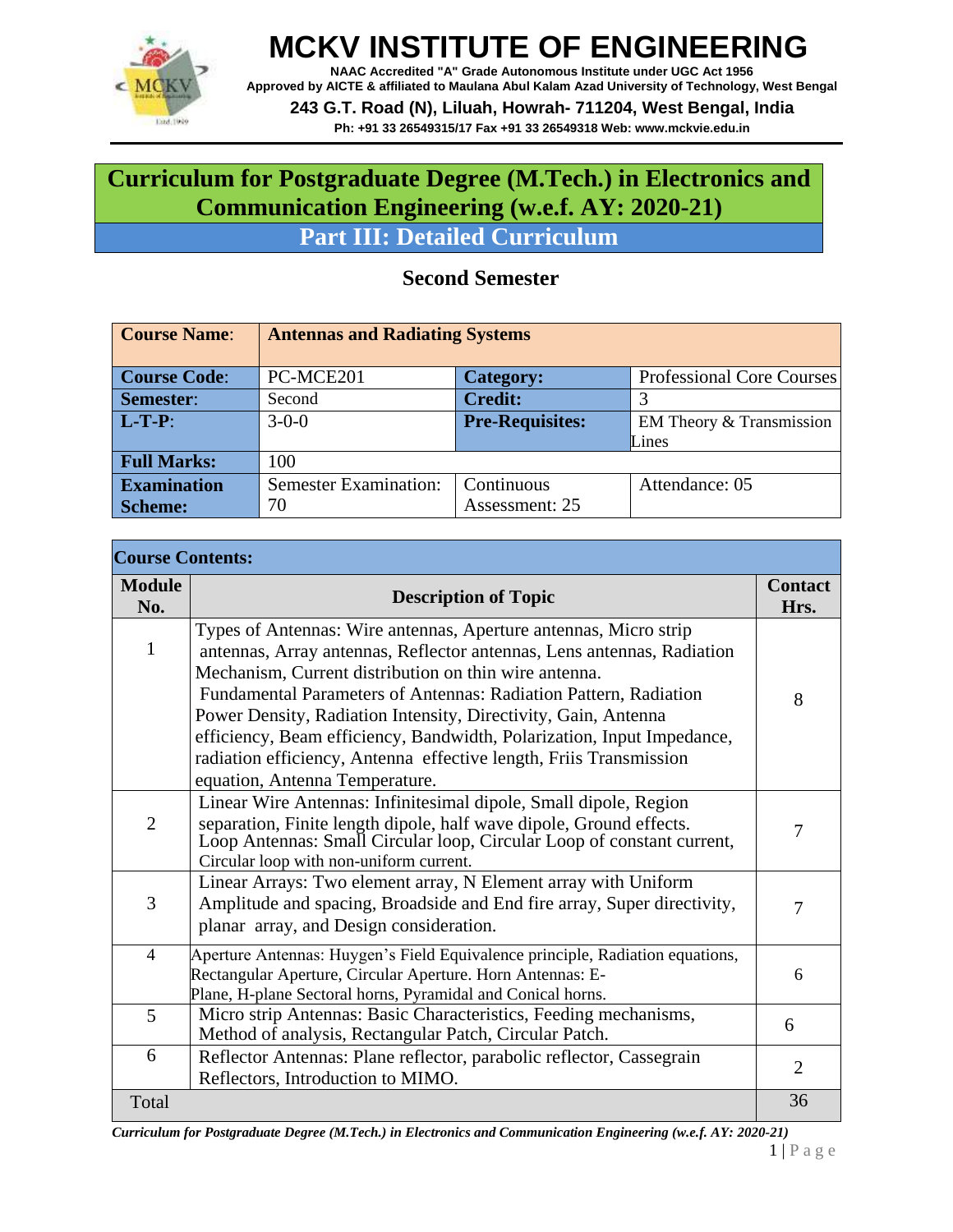

**NAAC Accredited "A" Grade Autonomous Institute under UGC Act 1956 Approved by AICTE & affiliated to Maulana Abul Kalam Azad University of Technology, West Bengal**

**243 G.T. Road (N), Liluah, Howrah- 711204, West Bengal, India**

|                | <b>Course Objectives:</b>                                                          |  |  |
|----------------|------------------------------------------------------------------------------------|--|--|
|                | Compute the far field distance, radiation pattern and gain of an antenna for given |  |  |
|                | current distribution.                                                              |  |  |
| 2              | Estimate the input impedance, efficiency and ease of match for antennas.           |  |  |
| 3              | Compute the array factor for an array of identical antennas.                       |  |  |
| $\overline{4}$ | Design antennas and antenna arrays for various desired radiation pattern           |  |  |
|                | characteristics.                                                                   |  |  |

|   | <b>Course Outcomes:</b>                                                                                        |  |  |
|---|----------------------------------------------------------------------------------------------------------------|--|--|
|   | 1. Compute the far field distance, radiation pattern and gain of an antenna for given<br>current distribution. |  |  |
|   |                                                                                                                |  |  |
| 2 | Estimate the input impedance, efficiency and ease of match for antennas.                                       |  |  |
| 3 | Compute the array factor for an array of identical antennas.                                                   |  |  |
|   | Design antennas and antenna arrays for various desired radiation pattern                                       |  |  |
|   | characteristics.                                                                                               |  |  |

|                | <b>Learning Resources:</b>                                                                                 |
|----------------|------------------------------------------------------------------------------------------------------------|
|                | Constantine A. Balanis, "Antenna Theory Analysis and Design", John Wiley & Sons,<br>4th edition, 2016.     |
| 2              | John D Kraus, Ronald J Marhefka, Ahmad S Khan, "Antennas for All Applications",<br>Tata McGraw-Hill, 2002. |
| 3              | R.C.Johnson and H.Jasik, "Antenna Engineering hand book", Mc-Graw Hill, 1984.                              |
| $\overline{4}$ | I.J.Bhal and P.Bhartia, "Micro-strip antennas", Artech house, 1980.                                        |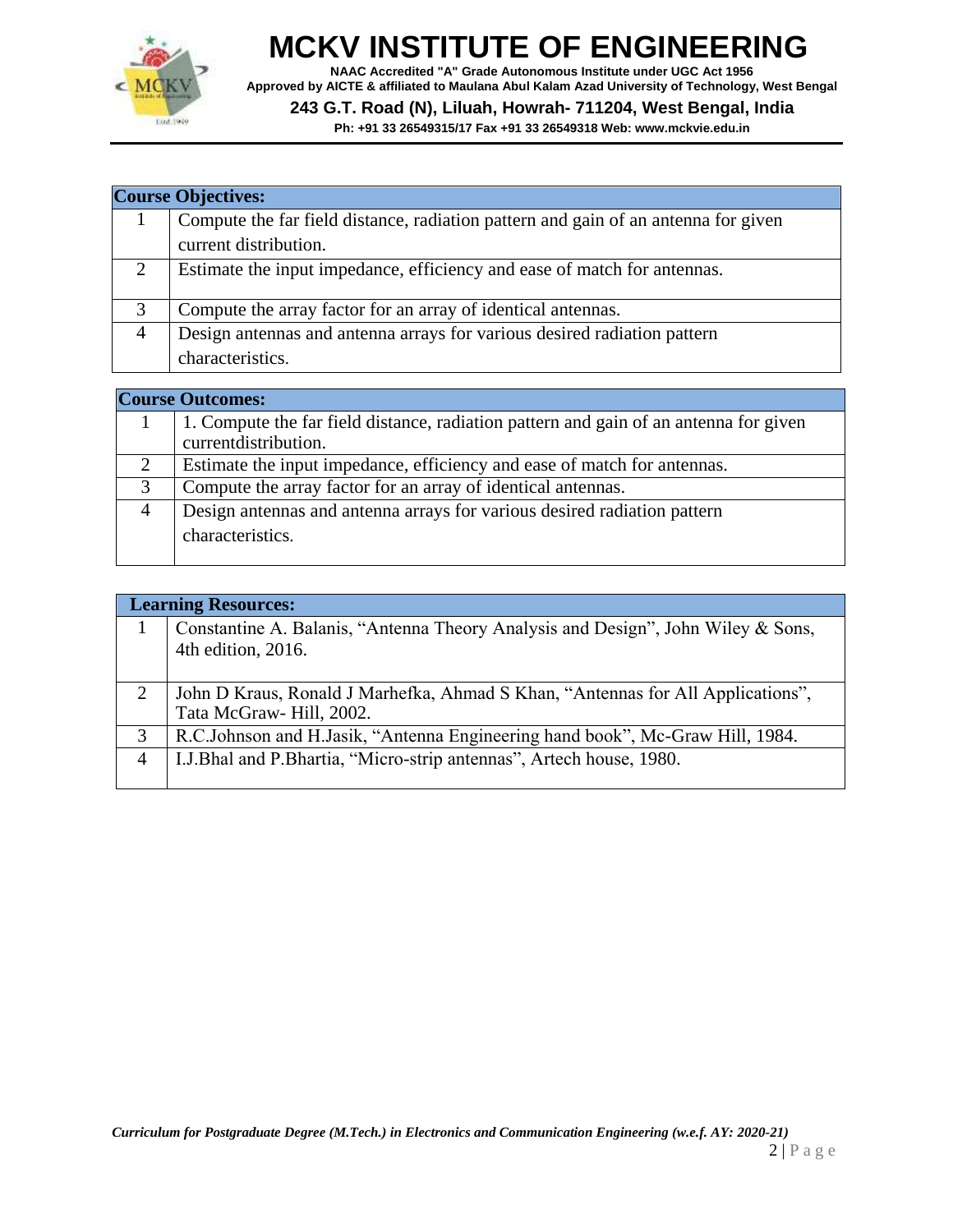

**NAAC Accredited "A" Grade Autonomous Institute under UGC Act 1956 Approved by AICTE & affiliated to Maulana Abul Kalam Azad University of Technology, West Bengal**

**243 G.T. Road (N), Liluah, Howrah- 711204, West Bengal, India**

| <b>Course Name:</b>                                | <b>Advanced Digital Signal Processing</b> |                        |                           |
|----------------------------------------------------|-------------------------------------------|------------------------|---------------------------|
| <b>Course Code:</b>                                | PC-MCE202<br>Category:                    |                        | Professional Core Courses |
| <b>Semester:</b>                                   | Second                                    | <b>Credit:</b>         |                           |
| $L-T-P$ :                                          | $3 - 0 - 0$                               | <b>Pre-Requisites:</b> | Digital Signal Processing |
| <b>Full Marks:</b>                                 | 100                                       |                        |                           |
| <b>Examination</b><br><b>Semester Examination:</b> |                                           | Continuous             | Attendance: 05            |
| <b>Scheme:</b>                                     | 70                                        | Assessment: 25         |                           |

| <b>Course Objectives:</b> |                                                                                      |  |
|---------------------------|--------------------------------------------------------------------------------------|--|
|                           | To understand theory of different filters and algorithms                             |  |
|                           | To understand theory of multirate DSP, solve numerical problems and write algorithms |  |
|                           | To understand theory of prediction and solution of normal equations                  |  |
|                           | To know applications of DSP at block level.                                          |  |

|                      | <b>Course Contents:</b>                                                                                                                                                                           |                        |  |
|----------------------|---------------------------------------------------------------------------------------------------------------------------------------------------------------------------------------------------|------------------------|--|
| <b>Module</b><br>No. | <b>Description of Topic</b>                                                                                                                                                                       | <b>Contact</b><br>Hrs. |  |
| 1                    | Overview of DSP, Characterization in time and frequency, FFT Algorithms,                                                                                                                          | 9                      |  |
|                      | Digital filter design and structures: Basic FIR/IIR filter                                                                                                                                        |                        |  |
|                      | design & structures, design techniques of linear phase FIR filters, IIR<br>filters by impulse invariance, bilinear transformation, FIR/IIR Cascaded                                               |                        |  |
|                      | lattice structures, parallel realization of IIR.                                                                                                                                                  |                        |  |
| $\overline{2}$       | Multi rate DSP, Decimators and Interpolators, Sampling rate conversion,<br>multistage decimator & interpolator, poly phase filters, QMF, digital filter banks,<br>Applications in subband coding. | 6                      |  |
| 3                    | Linear prediction & optimum linear filters, stationary random process,                                                                                                                            | $\overline{7}$         |  |
|                      | forward-backward linear prediction filters, solution of normal equations,                                                                                                                         |                        |  |
|                      | AR Lattice and ARMA Lattice-Ladder Filters, Wiener Filters for                                                                                                                                    |                        |  |
|                      | Filtering and Prediction.                                                                                                                                                                         |                        |  |
| $\overline{4}$       | Adaptive Filters, Applications, Gradient Adaptive Lattice, Minimum mean<br>square criterion, LMS algorithm, Recursive Least Square algorithm.                                                     | 5                      |  |
| 5                    | Spectrum Estimation, Parametric Methods for Power Spectrum Estimation,                                                                                                                            | 5                      |  |
|                      | Minimum-Variance Spectral Estimation, Eigen analysis Algorithms for                                                                                                                               |                        |  |
|                      | Spectrum Estimation.                                                                                                                                                                              |                        |  |
| 6                    | Application of DSP & Multi rate DSP, Application to Radar,                                                                                                                                        | $\overline{4}$         |  |
|                      | introduction to wavelets, application to image processing, design of phase                                                                                                                        |                        |  |
|                      | shifters, DSP in speech processing $&$ other applications.                                                                                                                                        |                        |  |
| <b>Total</b>         |                                                                                                                                                                                                   | 36                     |  |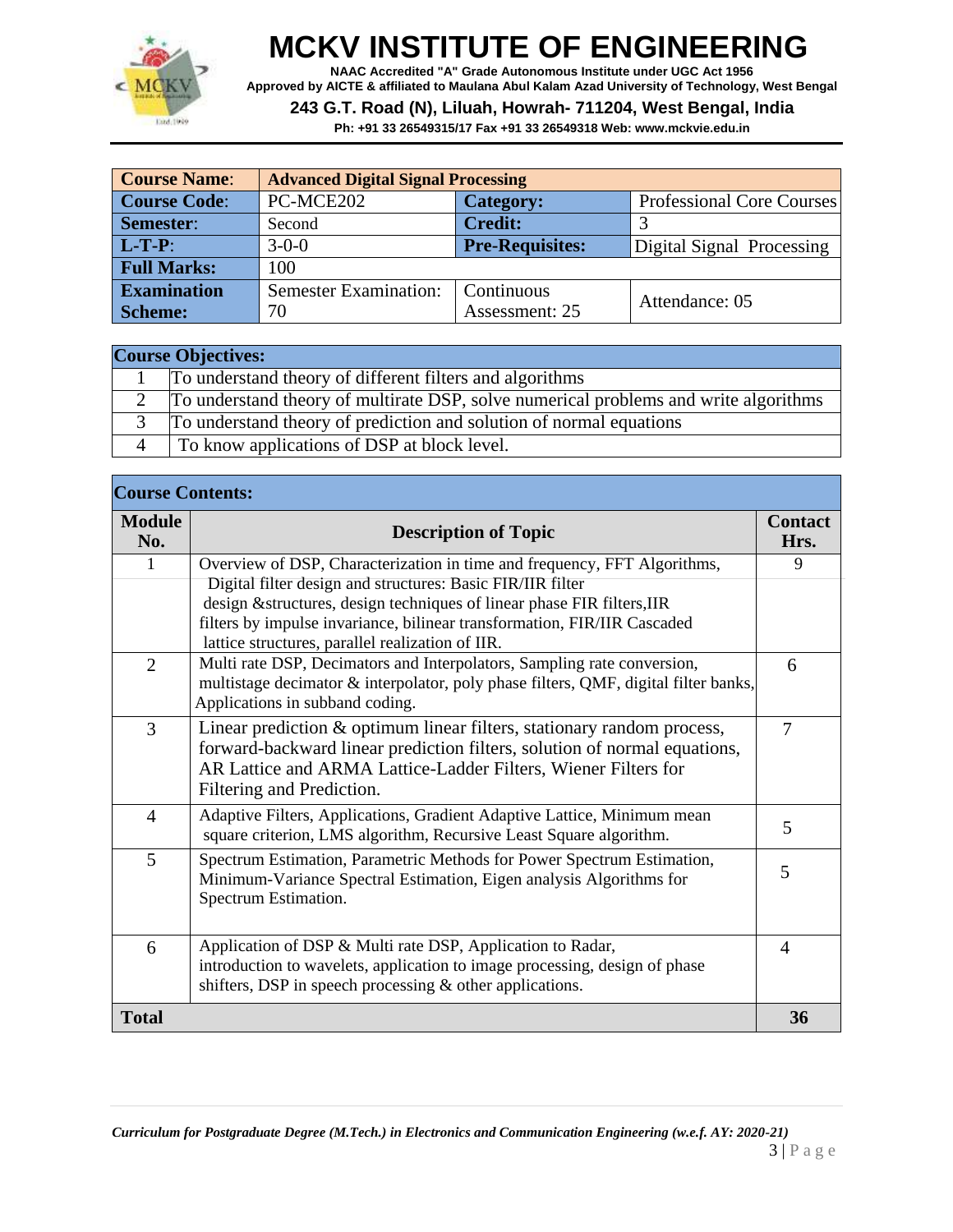

**NAAC Accredited "A" Grade Autonomous Institute under UGC Act 1956 Approved by AICTE & affiliated to Maulana Abul Kalam Azad University of Technology, West Bengal**

#### **243 G.T. Road (N), Liluah, Howrah- 711204, West Bengal, India**

|                | <b>Course Outcomes:</b>                                                              |  |  |
|----------------|--------------------------------------------------------------------------------------|--|--|
|                | After completion of the course, students will be able to:                            |  |  |
|                | To understand theory of different filters and algorithms                             |  |  |
|                | To understand theory of multirate DSP, solve numerical problems and write algorithms |  |  |
| 3              | To understand theory of prediction and solution of normal equations                  |  |  |
| $\overline{4}$ | To know applications of DSP at block level.                                          |  |  |

|                | <b>Learning Resources:</b>                                                             |
|----------------|----------------------------------------------------------------------------------------|
| 1              | 1. J.G.Proakis and D.G.Manolakis"Digital signal processing: Principles, Algorithm and  |
|                | Applications", 4th Edition, Prentice Hall, 2007.                                       |
| 2              | N. J. Fliege, "Multirate Digital Signal Processing: Multirate Systems - Filter Banks - |
|                | Wavelets", 1st Edition, John Wiley and Sons Ltd, 1999.                                 |
| 3              | Bruce W. Suter, "Multirate and Wavelet Signal Processing", 1st Edition, Academic       |
|                | Press, 1997.                                                                           |
| $\overline{4}$ | M. H. Hayes, "Statistical Digital Signal Processing and Modeling", John Wiley & Sons   |
|                | Inc., 2002.                                                                            |
| 5              | S. Haykin, "Adaptive Filter Theory", 4th Edition, Prentice Hall, 2001.                 |
| 6              | D.G.Manolakis, V.K. Ingle and S.M.Kogon, "Statistical and Adaptive Signal              |
|                | Processing", McGraw Hill, 2000.                                                        |

| <b>Course Name:</b> | <b>Satellite Communication</b> |                        |                               |
|---------------------|--------------------------------|------------------------|-------------------------------|
| <b>Course Code:</b> | PE-MCE201A                     | <b>Category:</b>       | Professional Elective Courses |
| Semester:           | Second                         | <b>Credit:</b>         |                               |
| $L-T-P$ :           | $3 - 0 - 0$                    | <b>Pre-Requisites:</b> | Analog & Digital              |
|                     |                                |                        | Communication                 |
| <b>Full Marks:</b>  | 100                            |                        |                               |
| <b>Examination</b>  | <b>Semester Examination:</b>   | Continuous             | Attendance: 05                |
| <b>Scheme:</b>      | 70                             | Assessment: 25         |                               |

|   | <b>Course Objectives:</b>                                                                 |  |  |
|---|-------------------------------------------------------------------------------------------|--|--|
|   | Visualize the architecture of satellite systems as a means of high speed, high range      |  |  |
|   | Communication system.                                                                     |  |  |
| 2 | State various aspects related to satellite systems such as orbital equations, sub-systems |  |  |
|   | in a satellite, link budget, modulation and multiple access schemes.                      |  |  |
| 3 | Solve numerical problems related to orbital motion and design of link budget for the      |  |  |
|   | given parameters and conditions.                                                          |  |  |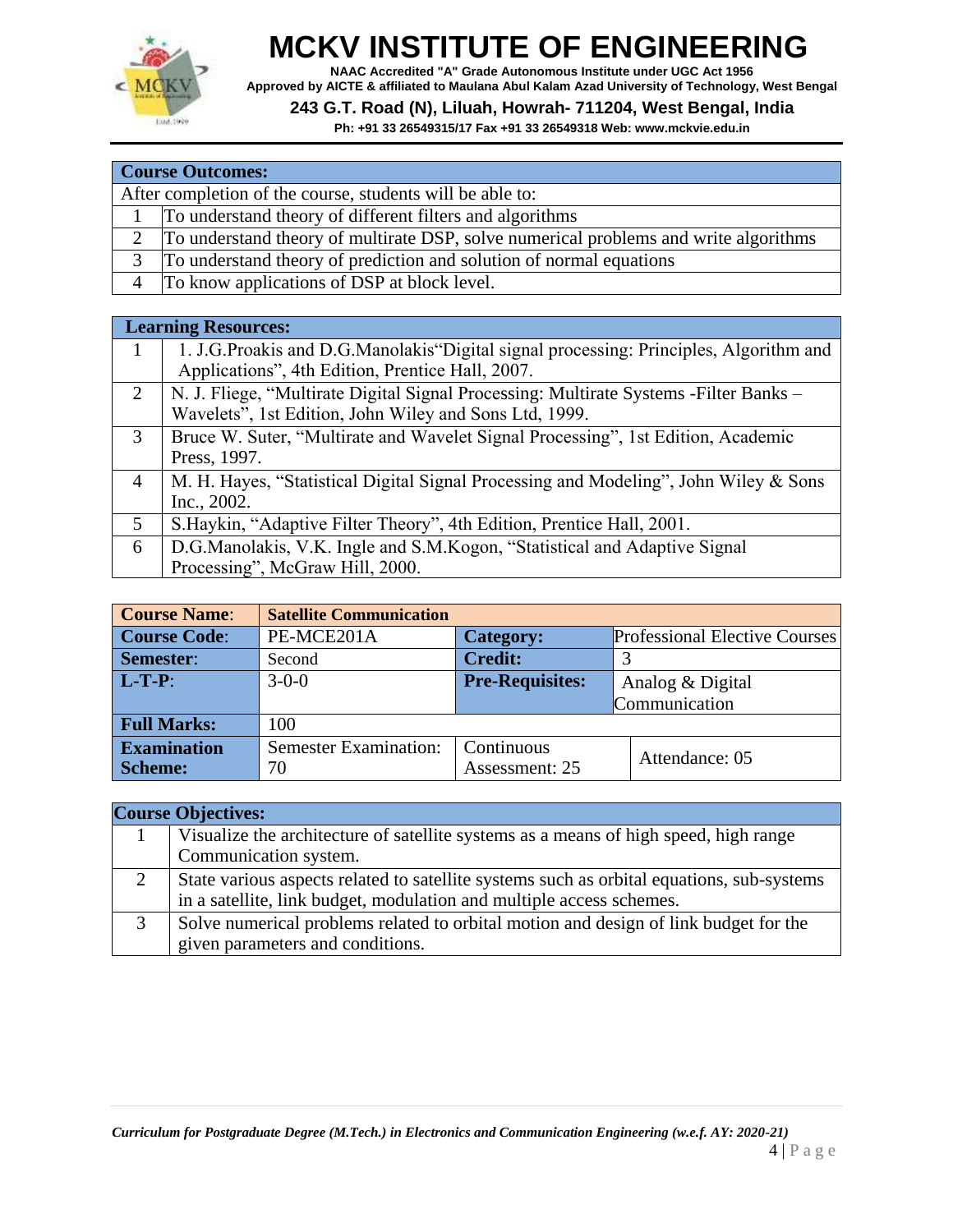

**NAAC Accredited "A" Grade Autonomous Institute under UGC Act 1956 Approved by AICTE & affiliated to Maulana Abul Kalam Azad University of Technology, West Bengal**

#### **243 G.T. Road (N), Liluah, Howrah- 711204, West Bengal, India**

| <b>Course Contents:</b> |                                                                                                                                                                                                                                                                                                                                                            |                        |  |  |
|-------------------------|------------------------------------------------------------------------------------------------------------------------------------------------------------------------------------------------------------------------------------------------------------------------------------------------------------------------------------------------------------|------------------------|--|--|
| <b>Module</b><br>No.    | <b>Description of Topic</b>                                                                                                                                                                                                                                                                                                                                | <b>Contact</b><br>Hrs. |  |  |
| $\mathbf{1}$            | Architecture of Satellite Communication System: Principles and architecture of<br>satellite Communication, Brief history of Satellite systems, advantages,<br>applications,<br>disadvantages,<br>and frequency<br>bands used for<br>satellite<br>communication and their advantages/drawbacks.                                                             | 6                      |  |  |
| $\boldsymbol{2}$        | Orbital Analysis: Orbital equations, Kepler"s laws of planetary motion,<br>Apogee and Perigee for an elliptical orbit, evaluation of velocity, orbital<br>period, angular velocity etc. of a satellite, concepts of Solar day and<br>Sidereal day.                                                                                                         | 6                      |  |  |
| 3                       | Satellite sub-systems: Architecture and Roles of various sub-systems of a<br>satellite system such as Telemetry, tracking, command and monitoring<br>(TTC & M), Attitude and orbit control system (AOCS), Communication<br>sub-system, power sub-systems, antenna sub-system.                                                                              | 6                      |  |  |
| $\overline{4}$          | Typical Phenomena in Satellite Communication: Solar Eclipse on<br>satellite, its effects, remedies for Eclipse, Sun Transit Outage<br>phenomena, its effects and remedies, Doppler<br>frequency<br>shift<br>phenomena and expression for Doppler shift.                                                                                                    | 6                      |  |  |
| 5                       | Satellite link budget: Flux density and received signal power equations,<br>Calculation of System noise temperature for satellite receiver, noise<br>power calculation, Drafting of satellite link budget and C/N ratio<br>calculations in clear air and rainy conditions, Case study of Personal<br>Communication system (satellite telephony) using LEO. | 8                      |  |  |
| 6                       | Modulation<br>and<br>Multiple Access Schemes used<br>satellite<br>in<br>communication. Typical case studies of VSAT, DBS-TV satellites and<br>few recent communication satellites launched by NASA/ISRO. GPS.                                                                                                                                              | $\overline{4}$         |  |  |
| <b>Total</b>            |                                                                                                                                                                                                                                                                                                                                                            | 36                     |  |  |

| <b>Course Outcomes:</b> |                                                                                                                                                                   |  |  |
|-------------------------|-------------------------------------------------------------------------------------------------------------------------------------------------------------------|--|--|
|                         | After completion of the course, students will be able to:                                                                                                         |  |  |
|                         | Visualize the architecture of satellite systems as a means of high speed, high range<br>communication system.                                                     |  |  |
| $\overline{2}$          | State various aspects related to satellite systems such as orbital equations, sub-systems<br>in a satellite, link budget, modulation and multiple access schemes. |  |  |
| 3                       | Solve numerical problems related to orbital motion and design of link budget for the<br>given parameters and conditions.                                          |  |  |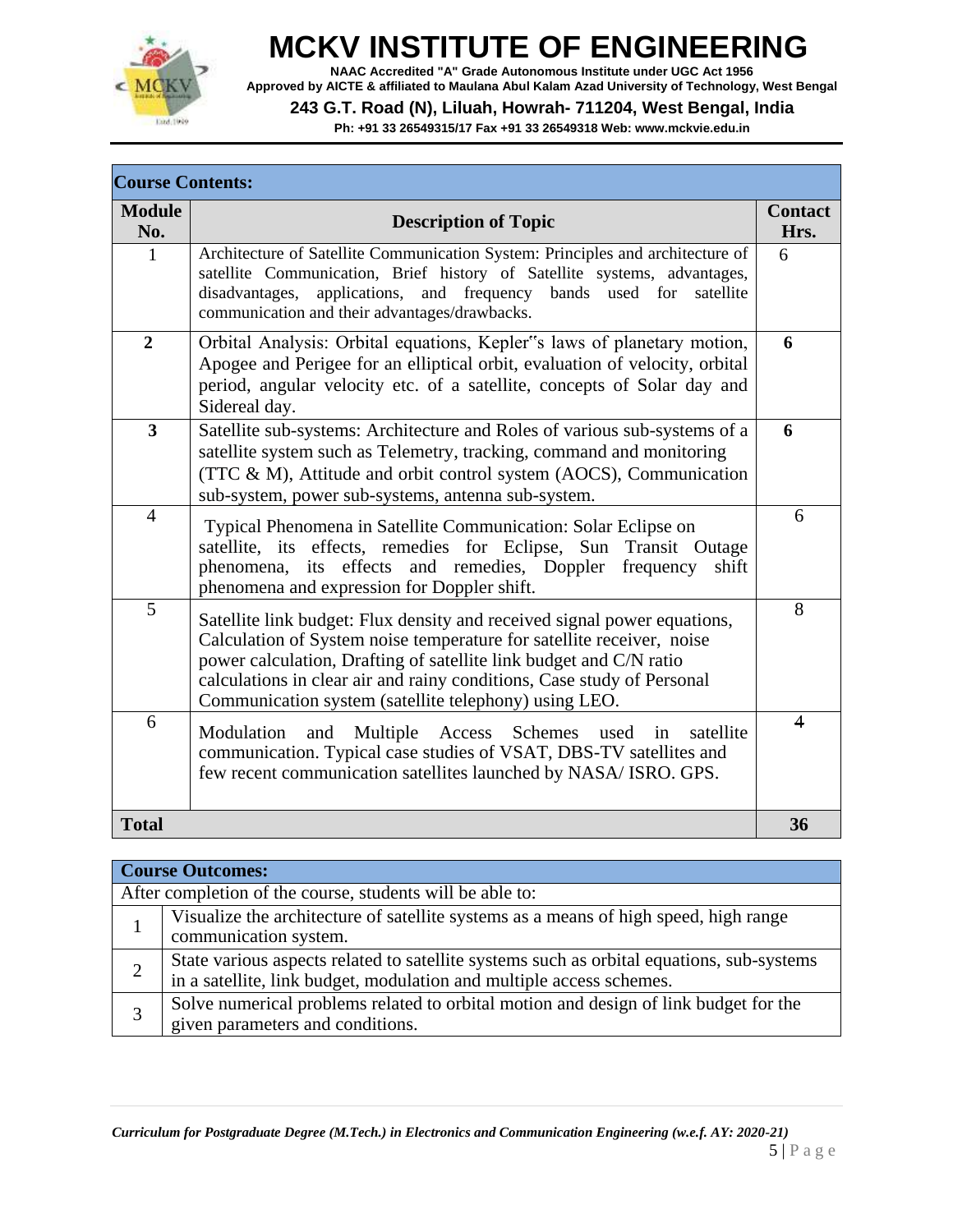

**NAAC Accredited "A" Grade Autonomous Institute under UGC Act 1956 Approved by AICTE & affiliated to Maulana Abul Kalam Azad University of Technology, West Bengal**

**243 G.T. Road (N), Liluah, Howrah- 711204, West Bengal, India**

**Ph: +91 33 26549315/17 Fax +91 33 26549318 Web: [www.mckvie.edu.in](http://www.mckvie.edu.in/)**

|                | <b>Learning Resources:</b>                                                            |  |  |
|----------------|---------------------------------------------------------------------------------------|--|--|
|                | Timothy Pratt and Others, "Satellite Communications", Wiley India, 2nd edition, 2010. |  |  |
| 2              | S. K. Raman, "Fundamentals of Satellite Communication", Pearson Education India,      |  |  |
|                | 2011.                                                                                 |  |  |
|                | Tri T. Ha, "Digital Satellite Communications", Tata McGraw Hill, 2009.                |  |  |
| $\overline{4}$ | Dennis Roddy, "Satellite Communication", McGraw Hill, 4th Edition, 2008               |  |  |
|                |                                                                                       |  |  |

| <b>Course Name:</b>                                | <b>Internet of things</b> |                        |           |  |                                      |  |
|----------------------------------------------------|---------------------------|------------------------|-----------|--|--------------------------------------|--|
| <b>Course Code:</b>                                | PE-MCE201B                |                        | Category: |  | <b>Professional Elective Courses</b> |  |
| Semester:                                          | Second                    | <b>Credit:</b>         |           |  |                                      |  |
| $L-T-P$ :                                          | $3 - 0 - 0$               | <b>Pre-Requisites:</b> |           |  | <b>Advanced Computer Networks</b>    |  |
| <b>Full Marks:</b><br>100                          |                           |                        |           |  |                                      |  |
| <b>Examination</b><br><b>Semester Examination:</b> |                           | Continuous             |           |  | Attendance: 05                       |  |
| <b>Scheme:</b>                                     | 70                        | Assessment: 25         |           |  |                                      |  |

|   | <b>Course Objectives:</b>                                                           |
|---|-------------------------------------------------------------------------------------|
|   | Understand what IOT technologies are used for today and what is required in certain |
|   | scenarios.                                                                          |
| 2 | Understand the types of technologies that are available and in use today and can be |
|   | utilized to implement IOT solutions.                                                |
| 3 | Apply these technologies to tackle scenarios in teams of using an experimental      |
|   | platform for implementing prototypes and testing them as running applications.      |

#### **Course Contents:**

| соцгэс социсниз.      |                                                                                                                                                                                |   |  |  |  |
|-----------------------|--------------------------------------------------------------------------------------------------------------------------------------------------------------------------------|---|--|--|--|
| <b>Module</b><br>No.  | <b>Description of Topic</b>                                                                                                                                                    |   |  |  |  |
|                       | Smart cities and IOT revolution, Fractal cities, From IT to IOT, M2M                                                                                                           | 6 |  |  |  |
|                       | and peer networking concepts, Ipv4 and IPV6. Software Defined                                                                                                                  |   |  |  |  |
|                       | Networks SDN, From Cloud to Fog and MIST                                                                                                                                       |   |  |  |  |
| $\mathcal{D}_{\cdot}$ | networking for IOT communications, Principles of Edge/P2P<br>networking, Protocols to support IOT communications, modular design                                               | 6 |  |  |  |
|                       | and abstraction, security and privacy in fog.                                                                                                                                  |   |  |  |  |
| 3                     | Wireless sensor networks: introduction, IOT networks (PAN, LAN and<br>WAN), Edge resource pooling and caching, client side control and<br>Configuration.                       | 6 |  |  |  |
| $\overline{4}$        | Smart objects as building blocks for IOT, Open source hardware and<br>Embedded systems platforms for IOT, Edge/gateway, IO drivers, C<br>Programming, multithreading concepts. | 6 |  |  |  |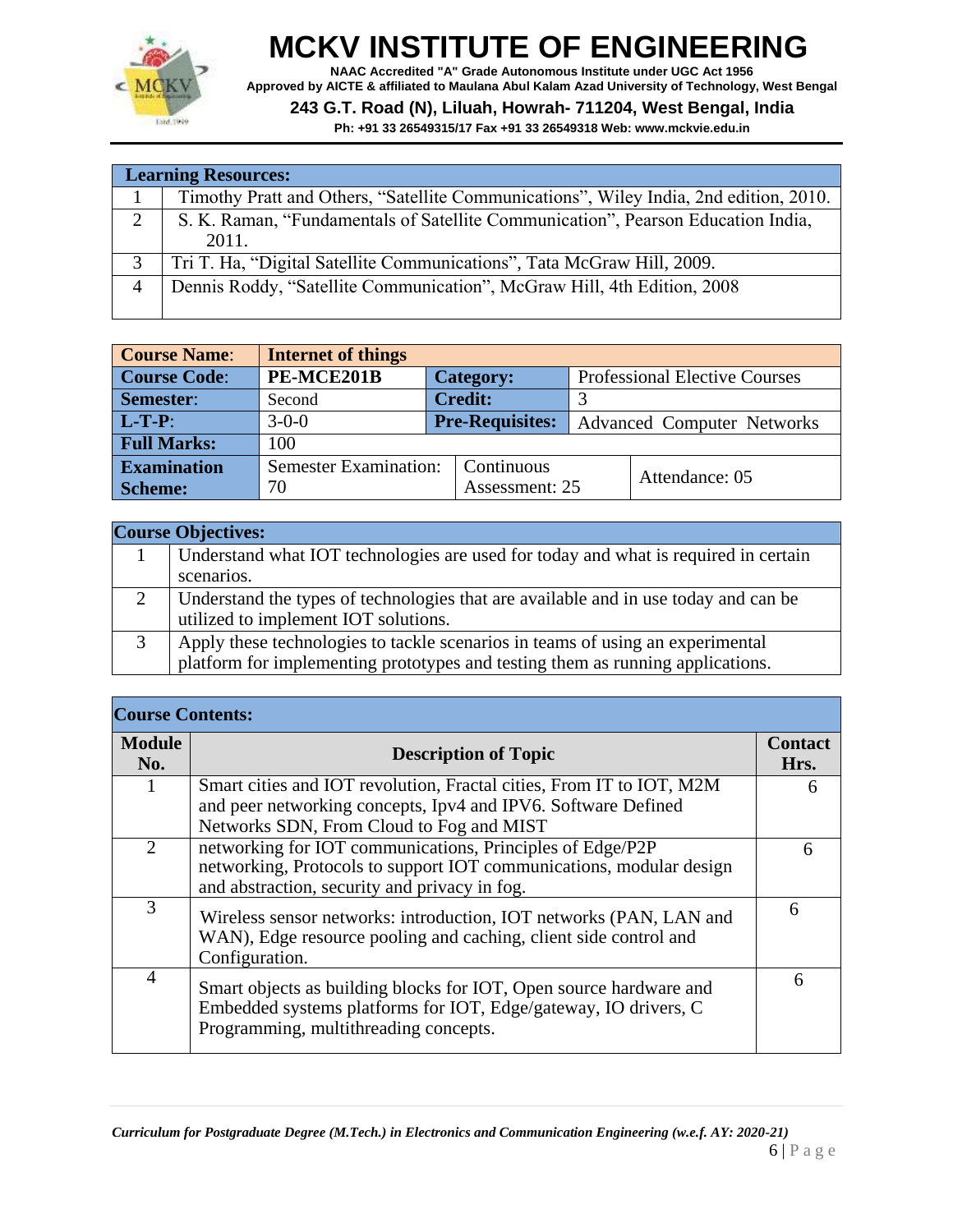

**NAAC Accredited "A" Grade Autonomous Institute under UGC Act 1956 Approved by AICTE & affiliated to Maulana Abul Kalam Azad University of Technology, West Bengal**

#### **243 G.T. Road (N), Liluah, Howrah- 711204, West Bengal, India**

|              | Operating systems requirement of IOT environment, study of mbed,<br>RIOT, and Contiki operating systems, introductory concepts of big data<br>for IOT applications.                      |    |
|--------------|------------------------------------------------------------------------------------------------------------------------------------------------------------------------------------------|----|
| n            | Applications of IOT, Connected cars IOT Transportation, Smart Grid<br>and Healthcare sectors using IOT, Security and legal considerations, IT<br>Act 2000 and scope for IOT legislation. |    |
| <b>Total</b> |                                                                                                                                                                                          | 36 |

|   | <b>Course Outcomes:</b>                                                                                                                                          |  |  |
|---|------------------------------------------------------------------------------------------------------------------------------------------------------------------|--|--|
|   | After completion of the course, students will be able to:                                                                                                        |  |  |
|   | Understand what IOT technologies are used for today and what is required in certain                                                                              |  |  |
|   | scenarios.                                                                                                                                                       |  |  |
|   | Understand the types of technologies that are available and in use today and can be utilized to implement IOT solutions.                                         |  |  |
| 3 | Apply these technologies to tackle scenarios in teams of using an experimental platform<br>for implementing prototypes and testing them as running applications. |  |  |

|                | <b>Learning Resources:</b>                                                              |  |  |  |
|----------------|-----------------------------------------------------------------------------------------|--|--|--|
|                | A Bahaga, V. Madisetti, "Internet of Things- Hands on approach", VPT publisher,         |  |  |  |
|                | 2014.                                                                                   |  |  |  |
| 2              | A. McEwen, H. Cassimally, "Designing the Internet of Things", Wiley, 2013.              |  |  |  |
| 3              | CunoPfister, "Getting started with Internet of Things", Maker Media, 1st edition, 2011. |  |  |  |
| $\overline{4}$ | Samuel Greenguard, "Internet of things", MIT Press, 2015.                               |  |  |  |

| <b>Course Name:</b> | <b>Voice and Data Networks</b> |                        |                              |
|---------------------|--------------------------------|------------------------|------------------------------|
| <b>Course Code:</b> | PE-MCE201C                     | Category:              | <b>Professional Elective</b> |
|                     |                                |                        | Courses                      |
| Semester:           | Second                         | Credit:/               |                              |
| $L-T-P$ :           | $3 - 0 - 0$                    | <b>Pre-Requisites:</b> |                              |
| <b>Full Marks:</b>  | 100                            |                        |                              |
| <b>Examination</b>  | <b>Semester Examination:</b>   | Continuous             | Attendance: 05               |
| <b>Scheme:</b>      | 70                             | Assessment: 25         |                              |

| <b>Course Objectives:</b>                             |
|-------------------------------------------------------|
| Protocol, algorithms, trade-offs rationale.           |
| Routing, transport, DNS resolutions                   |
| Network extensions and next generation architectures. |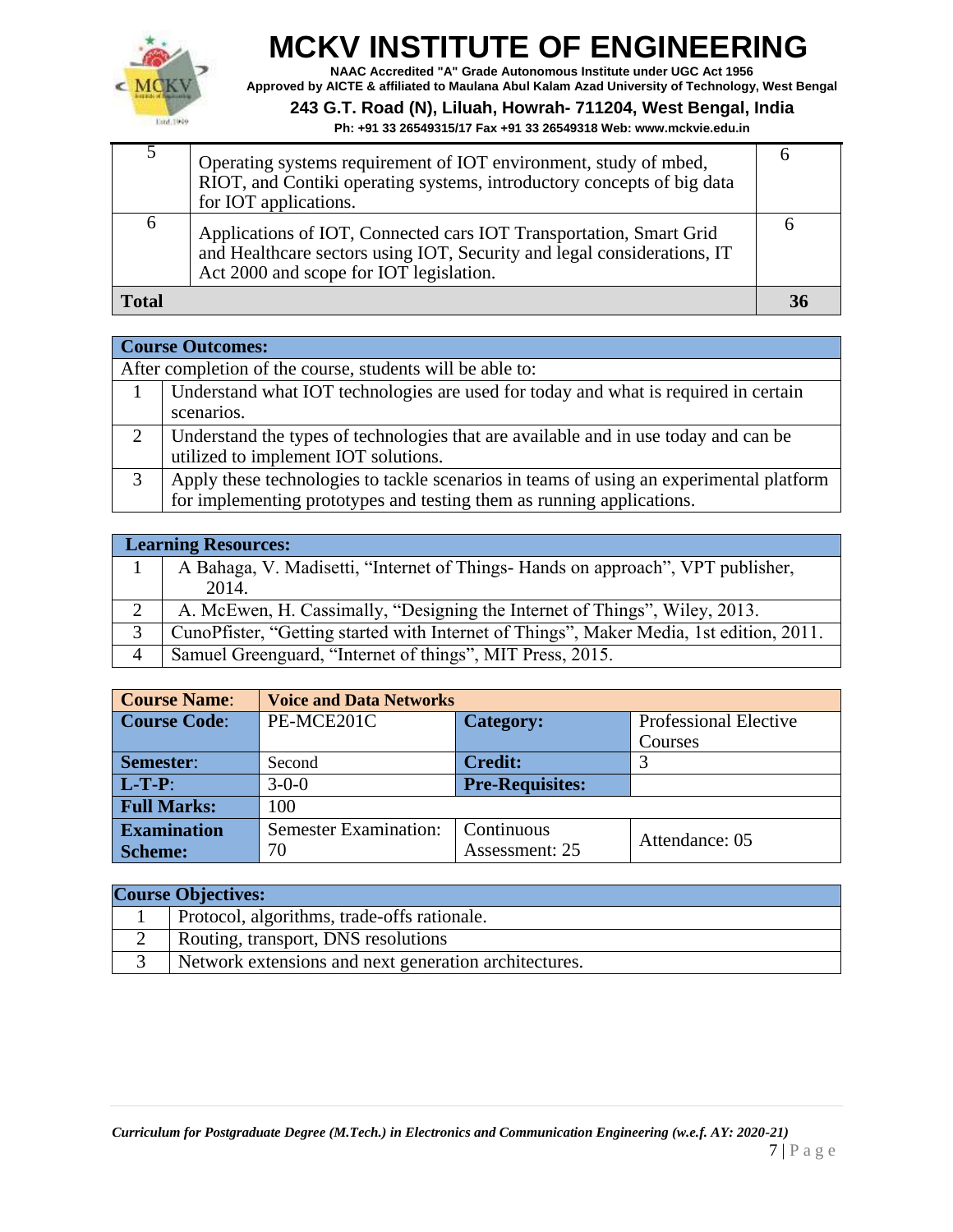

**NAAC Accredited "A" Grade Autonomous Institute under UGC Act 1956 Approved by AICTE & affiliated to Maulana Abul Kalam Azad University of Technology, West Bengal**

#### **243 G.T. Road (N), Liluah, Howrah- 711204, West Bengal, India**

| <b>Course Contents:</b> |                                                                                                                                                                                                                                                                                                                               |                        |  |  |
|-------------------------|-------------------------------------------------------------------------------------------------------------------------------------------------------------------------------------------------------------------------------------------------------------------------------------------------------------------------------|------------------------|--|--|
| <b>Module</b><br>No.    | <b>Description of Topic</b>                                                                                                                                                                                                                                                                                                   | <b>Contact</b><br>Hrs. |  |  |
| 1                       | Network Design Issues, Network Performance Issues, Network<br>Terminology, centralized and distributed approaches for networks<br>design, Issues in design of voice and data networks                                                                                                                                         | 6                      |  |  |
| $\overline{2}$          | Layered and Layer less Communication, Cross layer design of Networks,<br>Voice Networks (wired and wireless) and Switching, Circuit Switching<br>and Packet Switching, Statistical Multiplexing.                                                                                                                              | 6                      |  |  |
| 3                       | Data Networks and their Design, Link layer design- Link adaptation,<br>Link Layer Protocols, Retransmission. Mechanisms (ARQ), Hybrid                                                                                                                                                                                         | 6                      |  |  |
| $\overline{4}$          | ARQ (HARQ), Go Back N, Selective Repeat protocols and their<br>analysis.                                                                                                                                                                                                                                                      | 6                      |  |  |
| 5                       | Queuing Models of Networks, Traffic Models, Little's Theorem, Markov<br>chains, M/M/1 and other Markov systems, Multiple Access Protocols,<br>Aloha System, Carrier Sensing, Examples of Local area networks.                                                                                                                 |                        |  |  |
| 6                       | Inter-networking, Bridging, Global Internet, IP protocol and addressing,<br>Sub netting, Classless Inter domain Routing (CIDR), IP address lookup,<br>Routing in Internet. End to End Protocols, TCP and UDP. Congestion<br>Control, Additive Increase/Multiplicative Decrease, Slow Start, Fast<br>Retransmit/Fast Recovery. | 6                      |  |  |
|                         | Congestion avoidance, RED TCP Throughput Analysis, Quality of<br>Service in Packet Networks. Network Calculus, Packet Scheduling<br>Algorithms.                                                                                                                                                                               | 6                      |  |  |
| <b>Total</b>            |                                                                                                                                                                                                                                                                                                                               | 36                     |  |  |

| <b>Course Outcomes:</b> |                                                           |  |
|-------------------------|-----------------------------------------------------------|--|
|                         | After completion of the course, students will be able to: |  |
|                         | Protocol, algorithms, trade-offs rationale.               |  |
| ◠                       | Routing, transport, DNS resolutions                       |  |
|                         | Network extensions and next generation architectures.     |  |

|              | <b>Learning Resources:</b>                                                         |
|--------------|------------------------------------------------------------------------------------|
|              | D. Bertsekas and R. Gallager, "Data Networks", 2nd Edition, Prentice Hall, 1992.   |
| $\gamma$     | L. Peterson and B. S. Davie, "Computer Networks: A Systems Approach", 5th Edition, |
|              | Morgan Kaufman, 2011.                                                              |
| $\mathbf{R}$ | Kumar, D. Manjunath and J. Kuri, "Communication Networking: An analytical          |
|              | approach", 1 <sup>st</sup> Edition, Morgan Kaufman, 2004.                          |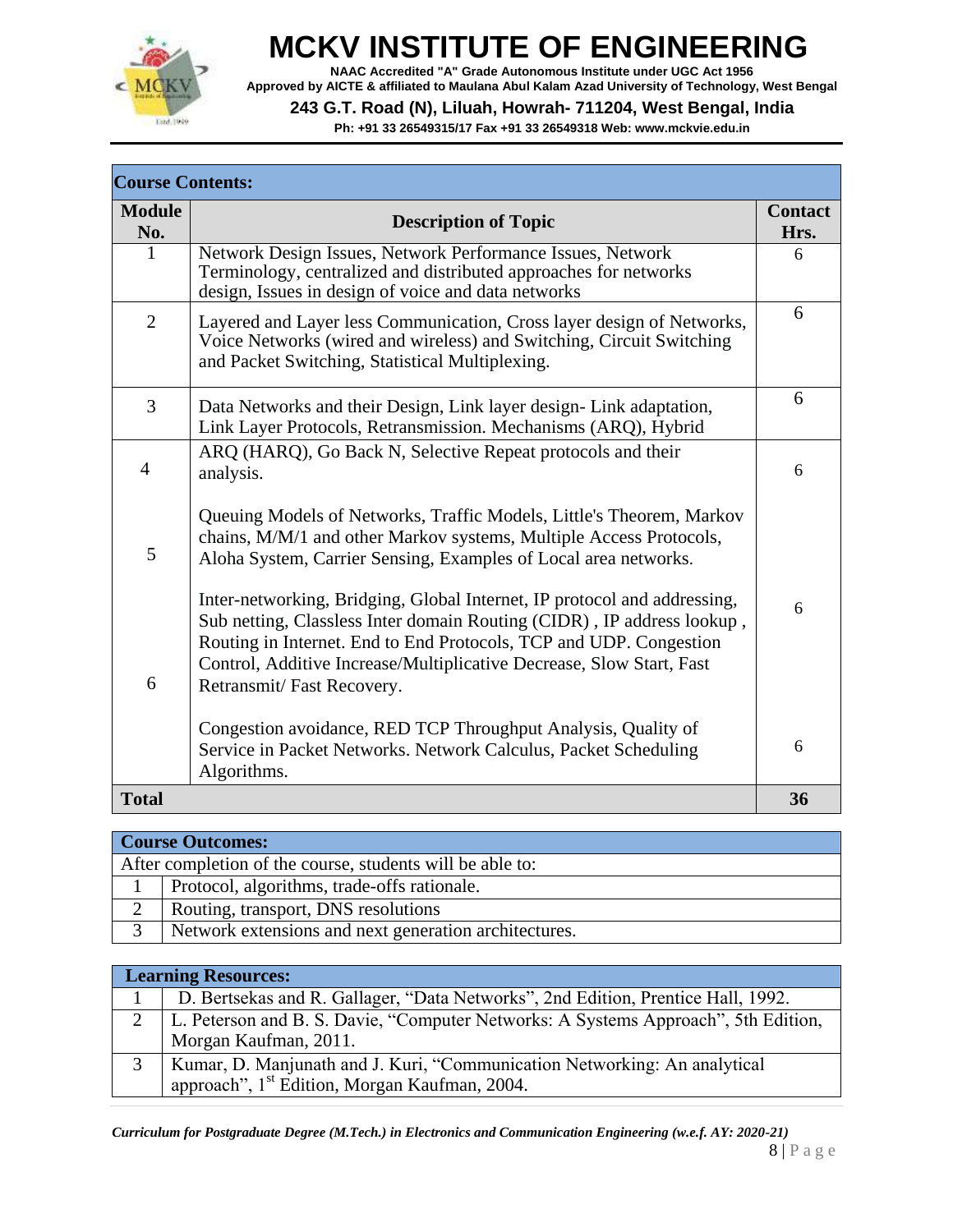

**NAAC Accredited "A" Grade Autonomous Institute under UGC Act 1956 Approved by AICTE & affiliated to Maulana Abul Kalam Azad University of Technology, West Bengal**

**243 G.T. Road (N), Liluah, Howrah- 711204, West Bengal, India**

|   | Walrand, "Communications Network: A First Course", 2nd Edition, McGraw Hill,                        |
|---|-----------------------------------------------------------------------------------------------------|
|   | 2002.                                                                                               |
|   | Leonard Kleinrock, "Queueing Systems, Volume I: Theory", 1st Edition, John Wiley<br>and Sons, 1975. |
| 6 | Aaron Kershenbaum, "Telecommunication Network Design Algorithms", McGraw<br>Hill, 1993.             |
|   | Vijay Ahuja, "Design and Analysis of Computer Communication Networks", McGraw<br>Hill, 1987         |

| <b>Course Name:</b> | <b>Integrable circuits &amp; Design</b> |                        |                              |  |
|---------------------|-----------------------------------------|------------------------|------------------------------|--|
| <b>Course Code:</b> | PE-MCE201D                              | <b>Category:</b>       | <b>Professional Elective</b> |  |
|                     |                                         |                        | Courses                      |  |
| Semester:           | Second                                  | <b>Credit:</b>         |                              |  |
| $L-T-P$ :           | $3 - 0 - 0$                             | <b>Pre-Requisites:</b> | Digital Circuits $\&$        |  |
|                     |                                         |                        | Integrated Design            |  |
| <b>Full Marks:</b>  | 100                                     |                        |                              |  |
| <b>Examination</b>  | <b>Semester Examination:</b>            | Continuous             | Attendance: 05               |  |
| <b>Scheme:</b>      | 70                                      | Assessment: 25         |                              |  |

| <b>Course Objectives:</b> |                                                                                   |  |
|---------------------------|-----------------------------------------------------------------------------------|--|
|                           | Understand basic knowledge of Integrated circuit devices and Modeling             |  |
| 2                         | Understand basics of Current Mirrors, Single stage amplifiers.                    |  |
|                           | Visualize the concept of MOS Inverters, Sequential and Combinational MOS Logic    |  |
|                           | circuits.                                                                         |  |
|                           | Able to analyze the CMOS Timing and I/O systems and noise in integrable circuits. |  |

| <b>Course Contents:</b> |                                                                       |                        |  |
|-------------------------|-----------------------------------------------------------------------|------------------------|--|
| <b>Module</b><br>No.    | <b>Description of Topic</b>                                           | <b>Contact</b><br>Hrs. |  |
| 1                       | Integrated circuit devices and modeling: Semiconductors and p-n       | 6                      |  |
|                         | junction, advanced MOS modeling, bipolar junction transistors MOS     |                        |  |
|                         | devices in weak inversion.                                            |                        |  |
| $\overline{2}$          | Basic current mirrors and single stage amplifiers: Simple CMOS        | 6                      |  |
|                         | current mirror, common source amplifier, source follower, common gate |                        |  |
|                         | amplifier, source generated current mirrors, high output impedance    |                        |  |
|                         | current mirrors, cascade gain stages, MOS differential pairs, bipolar |                        |  |
|                         | current mirrors, bipolar gain stages, class AB output stages.         |                        |  |
| 3                       | Switched capacitor amplifiers, switched capacitor integrators.        |                        |  |
|                         | Non linear circuits: Phase locked loop.                               |                        |  |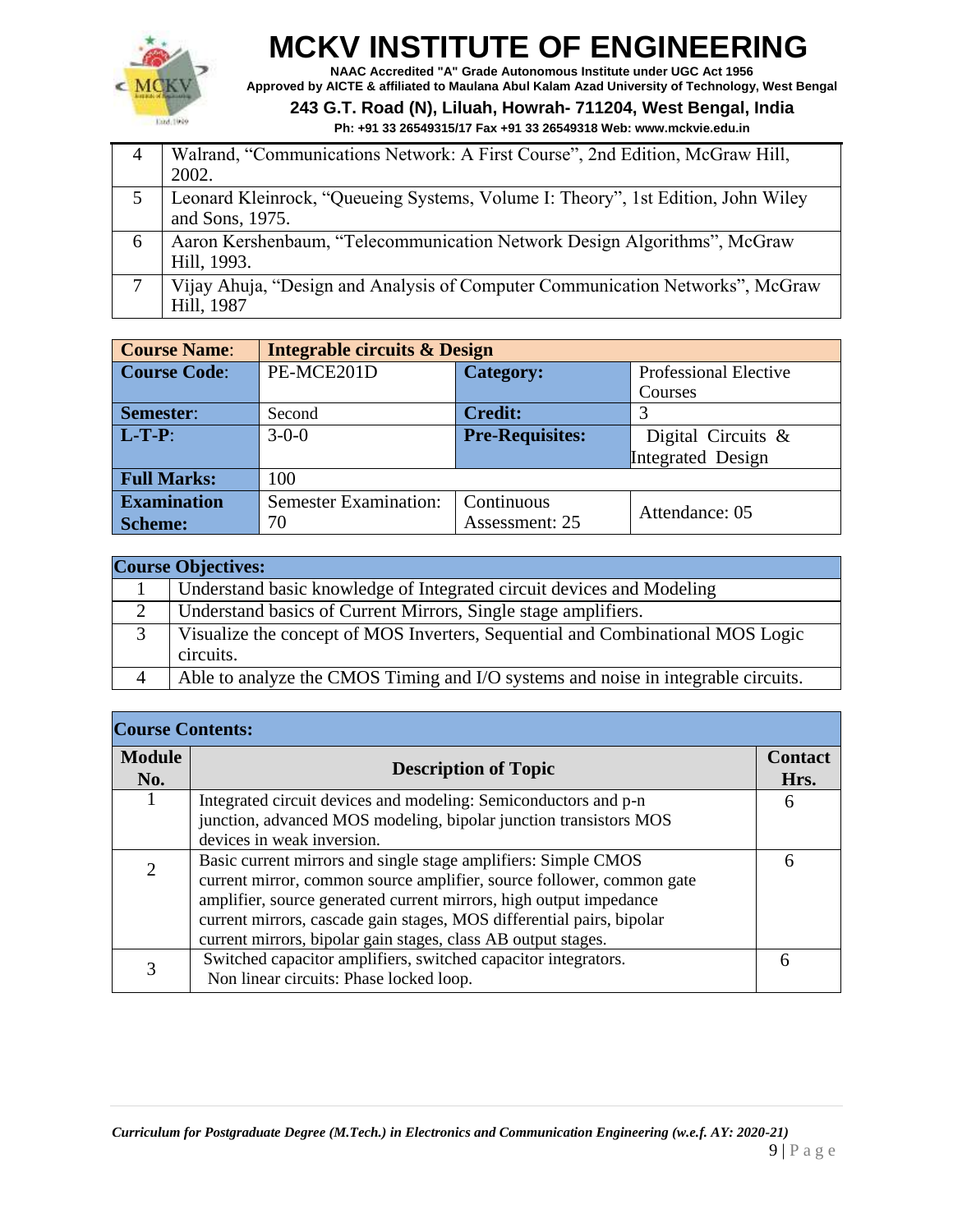

**NAAC Accredited "A" Grade Autonomous Institute under UGC Act 1956 Approved by AICTE & affiliated to Maulana Abul Kalam Azad University of Technology, West Bengal**

**243 G.T. Road (N), Liluah, Howrah- 711204, West Bengal, India**

|  |  |  |  |  |  | Ph: +91 33 26549315/17            Fax +91 33 26549318            Web: www.mckvie.edu.in |
|--|--|--|--|--|--|-----------------------------------------------------------------------------------------|
|--|--|--|--|--|--|-----------------------------------------------------------------------------------------|

| $\overline{4}$ | <b>MOS</b> inverter: Switching characteristics, static and dynamic behaviors<br>delay. Combinational MOS logic circuits: pseudo NMOS, dynamic<br>logic, domino logic, NORA, differential CMOS gates, X-gate and pass<br>transistors. Sequential MOS logic circuits: CMOS clocked latches,<br>static and dynamic CMOS latches, D, SR, JK, T and edge triggered SR<br>flip-flop.                                                                                  | 6  |
|----------------|-----------------------------------------------------------------------------------------------------------------------------------------------------------------------------------------------------------------------------------------------------------------------------------------------------------------------------------------------------------------------------------------------------------------------------------------------------------------|----|
| 5              | Digital integrated system building blocks: Multiplexers and decoders,<br>barrel shifters, counters, digital adders, modified booth multipliers.                                                                                                                                                                                                                                                                                                                 | 6  |
| 6              | <b>CMOS timing and I/O considerations:</b> Delay of CMOS circuits,<br>junction capacitors, interconnect capacitors, delay of CMOS logic gates,<br>input protection circuits, output circuits and driving large capacitors,<br>three state outputs.<br>Noise in integrable circuits: Noise in circuits, types of noise, time<br>domain analysis, frequency domain analysis, noise models for circuit<br>elements – resistors, capacitors, diode, BJT and MOSFET. | 6  |
| <b>Total</b>   |                                                                                                                                                                                                                                                                                                                                                                                                                                                                 | 36 |

|                | <b>Course Outcomes:</b>                                                           |  |  |
|----------------|-----------------------------------------------------------------------------------|--|--|
|                | After completion of the course, students will be able to:                         |  |  |
|                | Understand basic knowledge of Integrated circuit devices and Modeling             |  |  |
| $\overline{2}$ | Understand basics of Current Mirrors, Single stage amplifiers.                    |  |  |
| 3              | Visualize the concept of MOS Inverters, Sequential and Combinational MOS Logic    |  |  |
|                | circuits.                                                                         |  |  |
| 4              | Able to analyze the CMOS Timing and I/O systems and noise in integrable circuits. |  |  |

|   | <b>Learning Resources:</b>                                                                                                               |
|---|------------------------------------------------------------------------------------------------------------------------------------------|
|   | Analog integrated circuit design, David Johns and Ken Martin, John Wiley and sons<br>$(UK)$ , 2002.                                      |
| 2 | Digital integrated circuit design, Ken Martin, Oxford University Press, New York,<br>2000.                                               |
| 3 | Analysis and Design of Analog Circuits, Paul Grey, Paul Hurst, Stephen Lewis and<br>Robert Mayer, John Wiley and Sons (UK), 4th edition. |
| 4 | Digital Integrated Circuits - A Design Perspective, Rabaey, Chandrakasan and Nokolic,<br>PHI (2nd Edition), 2008.                        |
| 5 | CMOS Digital Integrated Circuits - Analysis and Design, Sung-Mo Kang & Yusuf<br>Lablebici, Tata McGraw Hill, (New Delhi), 2003.          |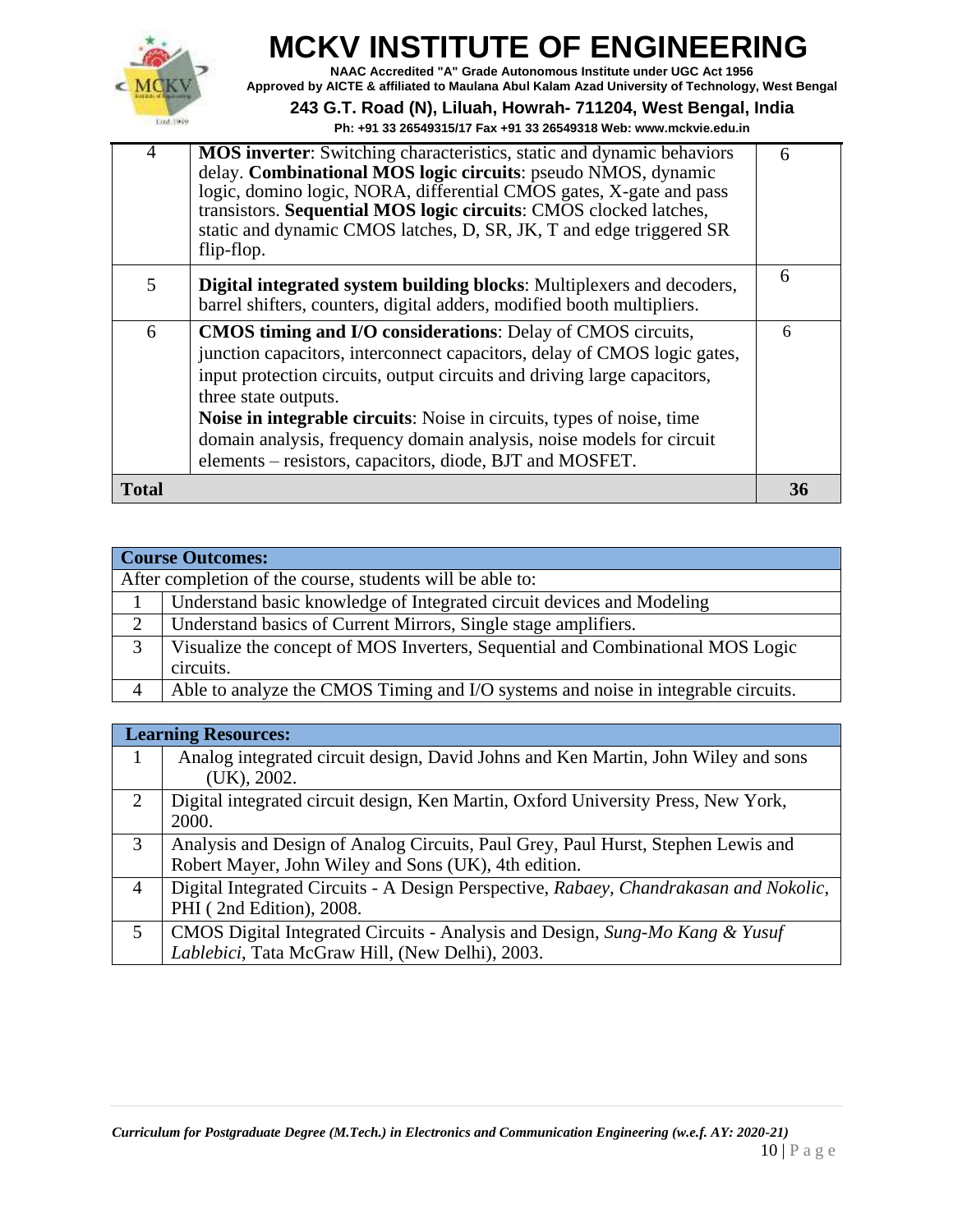

**NAAC Accredited "A" Grade Autonomous Institute under UGC Act 1956 Approved by AICTE & affiliated to Maulana Abul Kalam Azad University of Technology, West Bengal**

#### **243 G.T. Road (N), Liluah, Howrah- 711204, West Bengal, India**

| <b>Course Name:</b> | <b>Markov Chains and Queuing</b> |                        |                              |  |
|---------------------|----------------------------------|------------------------|------------------------------|--|
| <b>Course Code:</b> | PE-MCE202A                       | <b>Category:</b>       | <b>Professional Elective</b> |  |
|                     |                                  |                        | Courses                      |  |
| Semester:           | Second                           | <b>Credit:</b>         |                              |  |
| $L-T-P$ :           | $3 - 0 - 0$                      | <b>Pre-Requisites:</b> |                              |  |
| <b>Full Marks:</b>  | 100                              |                        |                              |  |
| <b>Examination</b>  | <b>Semester Examination:</b>     | Continuous             | Attendance: 05               |  |
| <b>Scheme:</b>      | 70                               | Assessment: 25         |                              |  |

|               | <b>Course Objectives:</b>                                                                                                |
|---------------|--------------------------------------------------------------------------------------------------------------------------|
|               | Understand Markov Chains and regenerative processes used in modelling a wide                                             |
|               | variety of systems and phenomena.                                                                                        |
| $\mathcal{D}$ | Model a system as queuing system with some aspect of the queue governed by a<br>random process.                          |
|               | Understand telecommunication systems modeling using Markov chains with special<br>emphasis on developing queuing models. |

|                      | <b>Course Contents:</b>                                                                                                                                                                                                                                                              |                        |  |
|----------------------|--------------------------------------------------------------------------------------------------------------------------------------------------------------------------------------------------------------------------------------------------------------------------------------|------------------------|--|
| <b>Module</b><br>No. | <b>Description of Topic</b>                                                                                                                                                                                                                                                          | <b>Contact</b><br>Hrs. |  |
| 1                    | Introduction: Review of basic probability, properties of nonnegative<br>random variables, laws of large numbers and the Central Limit Theorem.                                                                                                                                       | 6                      |  |
| $\overline{2}$       | Renewal Processes: Basic definitions, recurrence times, rewards and<br>renewal reward theorem, point processes, Poisson process, Walds<br>equation, Blackwell's theorem. Discrete time Markov chains: definitions and<br>properties, matrix representation, Perron-Frobenius theory. | 6                      |  |
| 3                    | Continuous time Markov chains: basic definitions, Q-matrix, birth-death                                                                                                                                                                                                              | 6                      |  |
| $\overline{4}$       | processes, quasi birth death processes; Embedded Markov processes,<br>semi Markov processes, reversible Markov chains, Random walks.                                                                                                                                                 | 6                      |  |
| 5                    | Fundamental queing results: Little"s theorem, invariance of the mean<br>delay, Conservation law Marcovian queues: Jackson and BCMP<br>networks, Numerical algorithms, M/G/1 and G/M/1 queues.                                                                                        | 6                      |  |
| 6                    | Advanced queuing models: priority, vacation and retrials in queues.                                                                                                                                                                                                                  | 6                      |  |
| <b>Total</b>         |                                                                                                                                                                                                                                                                                      | 36                     |  |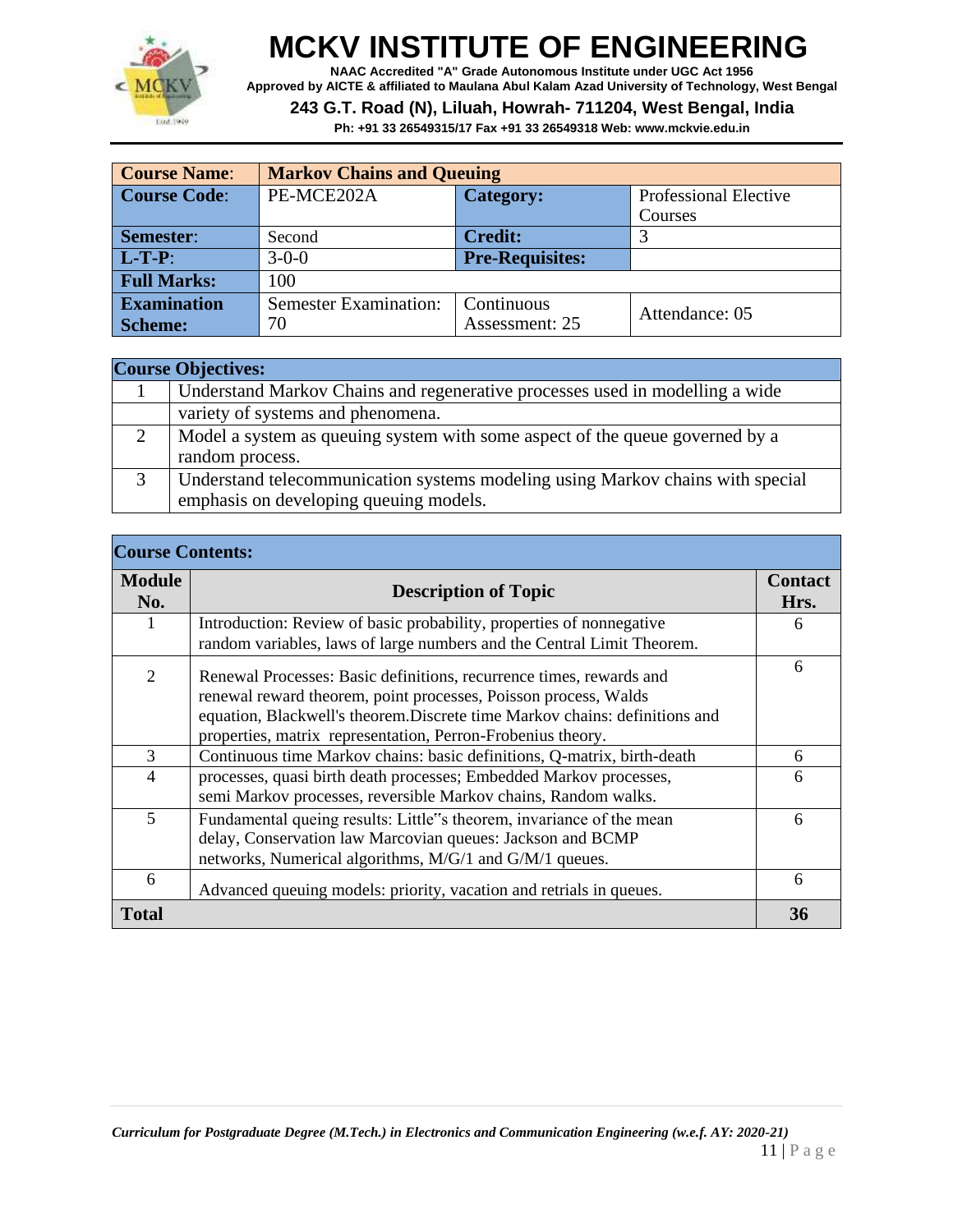

**NAAC Accredited "A" Grade Autonomous Institute under UGC Act 1956 Approved by AICTE & affiliated to Maulana Abul Kalam Azad University of Technology, West Bengal**

**243 G.T. Road (N), Liluah, Howrah- 711204, West Bengal, India**

**Ph: +91 33 26549315/17 Fax +91 33 26549318 Web: [www.mckvie.edu.in](http://www.mckvie.edu.in/)**

|   | <b>Course Outcomes:</b>                                                              |  |  |
|---|--------------------------------------------------------------------------------------|--|--|
|   | After completion of the course, students will be able to:                            |  |  |
|   | Understand Markov Chains and regenerative processes used in modelling a wide variety |  |  |
|   | of systems and phenomena.                                                            |  |  |
|   | Model a system as queuing system with some aspect of the queue governed by a         |  |  |
|   | random process.                                                                      |  |  |
| 3 | Understand telecommunication systems modeling using Markov chains with special       |  |  |
|   | emphasis on developing queuing models.                                               |  |  |

|   | <b>Learning Resources:</b>                                                           |  |
|---|--------------------------------------------------------------------------------------|--|
|   | Cliffs, "Stochastic Modelling and the Theory Queues", Prentice Hall, 1989.           |  |
| 2 | P.Bremaud, "Markov Chains", Springer-Verlag, 1999.                                   |  |
| 3 | E. Seneta, "Non Negative Matrices and Markov Chains", Springer Series in Statistics, |  |
|   | Springer, 1981.                                                                      |  |
| 4 | R. Gallager, "Discrete Stochastic Processes", Kluwer Academic Press, 1996.           |  |
|   | L.Kleinrock, "Queuing Systems", vols I and II, John Wiley and Sons 1976.             |  |

| <b>Course Name:</b> | <b>MIMO Systems</b>          |                        |                              |  |
|---------------------|------------------------------|------------------------|------------------------------|--|
| <b>Course Code:</b> | PE-MCE202B                   | <b>Category:</b>       | <b>Professional Elective</b> |  |
|                     |                              |                        | Courses                      |  |
| Semester:           | Second                       | <b>Credit:</b>         |                              |  |
| $L-T-P$ :           | $3 - 0 - 0$                  | <b>Pre-Requisites:</b> | Wireless communication,      |  |
|                     |                              |                        | Antenna system               |  |
| <b>Full Marks:</b>  | 100                          |                        |                              |  |
| <b>Examination</b>  | <b>Semester Examination:</b> | Continuous             | Attendance: 05               |  |
| <b>Scheme:</b>      | 70                           | Assessment: 25         |                              |  |

#### **Course Objectives:** 1 Understand channel modelling and propagation, MIMO Capacity, space-time coding, MIMO receivers, MIMO for multi-carrier systems (e.g. MIMO-OFDM), multi-user communications, multi-user MIMO.

2 Understand cooperative and coordinated multi-cell MIMO, introduction to MIMO in 4G (LTE, LTE-Advanced, WiMAX). 3 Perform Mathematical modelling and analysis of MIMO systems.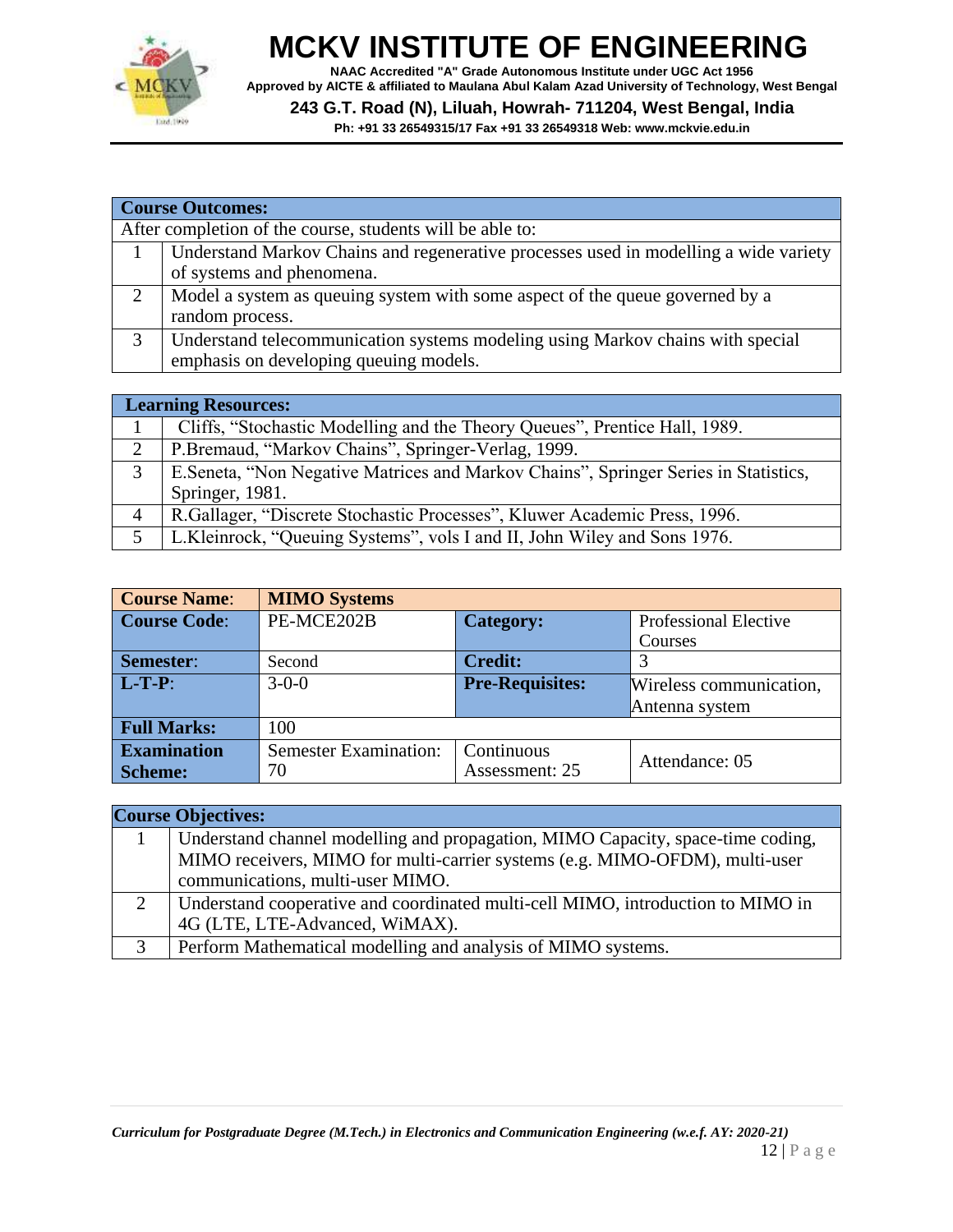

**NAAC Accredited "A" Grade Autonomous Institute under UGC Act 1956 Approved by AICTE & affiliated to Maulana Abul Kalam Azad University of Technology, West Bengal**

**243 G.T. Road (N), Liluah, Howrah- 711204, West Bengal, India**

| <b>Course Contents:</b> |                                                                                                                                                                                                                                                                                                                                                                                                                                                                                                                     |                        |
|-------------------------|---------------------------------------------------------------------------------------------------------------------------------------------------------------------------------------------------------------------------------------------------------------------------------------------------------------------------------------------------------------------------------------------------------------------------------------------------------------------------------------------------------------------|------------------------|
| <b>Module</b><br>No.    | <b>Description of Topic</b>                                                                                                                                                                                                                                                                                                                                                                                                                                                                                         | <b>Contact</b><br>Hrs. |
| $\mathbf{1}$            | Introduction to Multi-antenna Systems, Motivation, Types of multi-<br>antenna systems, MIMO vs. multiantenna systems.                                                                                                                                                                                                                                                                                                                                                                                               | 3                      |
| $\overline{2}$          | Diversity, Exploiting multipath diversity, Transmit diversity, Space-time<br>codes, The Alamouti scheme, Delay diversity, Cyclic delay diversity,<br>Space-frequency codes, Receive diversity, The rake receiver, Combining<br>techniques, Spatial Multiplexing, Spectral efficiency and capacity,<br>Transmitting independent streams in parallel, Mathematical notation.                                                                                                                                          | $\overline{7}$         |
| $\overline{3}$          | The generic MIMO problem, Singular Value Decomposition,<br>Eigenvalues and eigenvectors, Equalising MIMO systems,<br>Disadvantages of equalising MIMO systems, Predistortion in MIMO<br>systems, Disadvantages of pre-distortion in MIMO systems, Pre-coding<br>and combining in MIMO systems, Advantages of pre-coding and<br>combining, Disadvantages of precoding and combining, Channel state<br>information.                                                                                                   | $\overline{7}$         |
| $\overline{4}$          | Codebooks for MIMO, Beam forming, Beam forming principles,<br>increased spectrum efficiency,<br>Interference cancellation, Switched beam former, Adaptive beam former,<br>Narrowband beam former, Wideband beam former.                                                                                                                                                                                                                                                                                             | 5                      |
| 5                       | Case study: MIMO in LTE, Code words to layers mapping, Pre-coding<br>for spatial multiplexing, Pre-coding for transmit diversity, Beam forming<br>in LTE, Cyclic delay diversity based pre-coding, Pre-coding codebooks,<br>Propagation Channels, Time & frequency channel dispersion, AWGN<br>and multipath propagation channels, Delay spread values and time<br>variations, Fast and slow fading environments, Complex baseband<br>multipath channels, Narrowband and wideband channels, MIMO channel<br>models. | $\overline{7}$         |
| 6                       | Channel estimation, Blind channel estimation, Channel estimation<br>architectures, Iterative channel estimation, MMSE channel estimation,<br>Correlative channel sounding, Channel estimation in single carrier<br>systems, Channel estimation for CDMA, Channel estimation for OFDM.                                                                                                                                                                                                                               | $\overline{7}$         |
| <b>Total</b>            |                                                                                                                                                                                                                                                                                                                                                                                                                                                                                                                     | 36                     |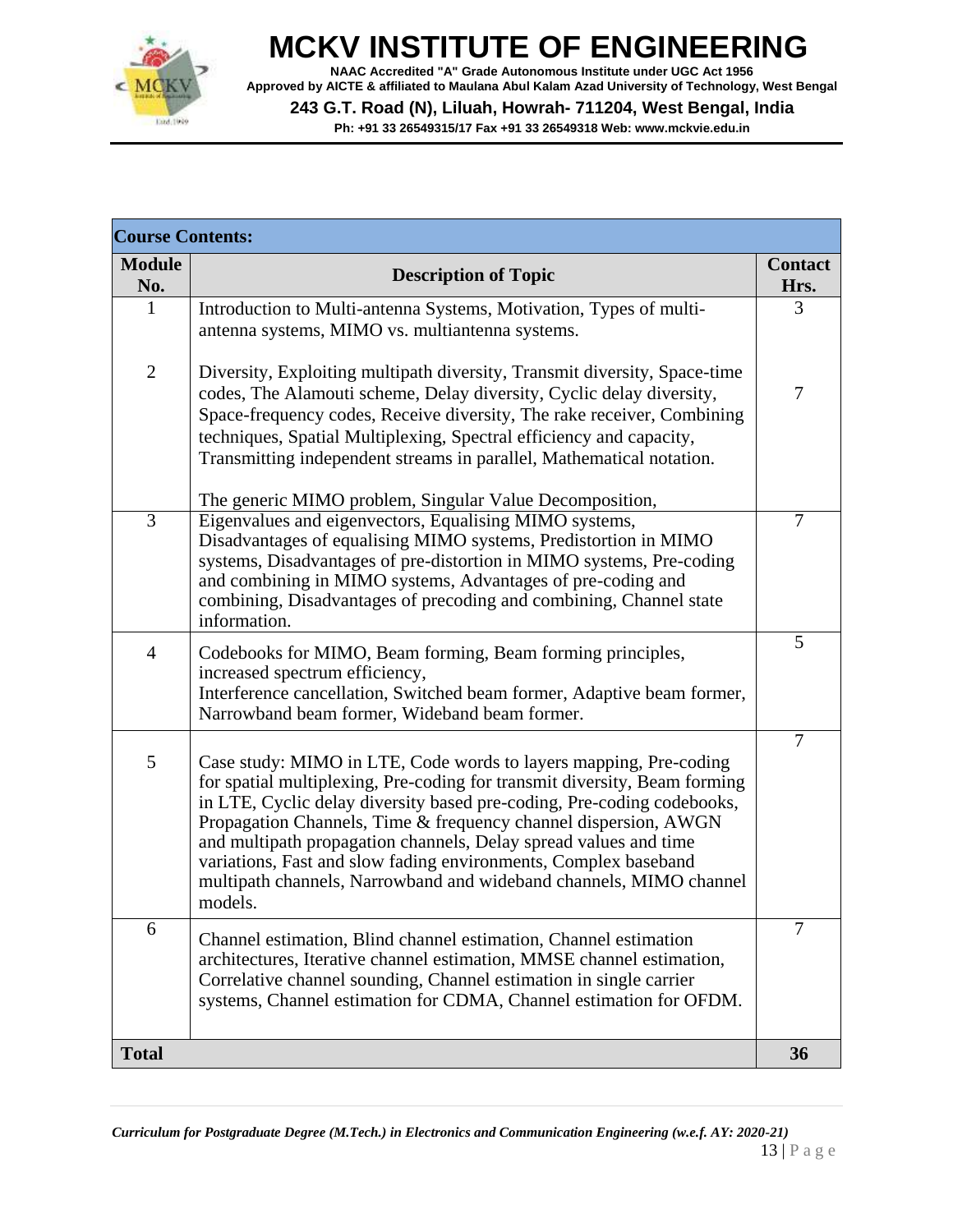

**NAAC Accredited "A" Grade Autonomous Institute under UGC Act 1956 Approved by AICTE & affiliated to Maulana Abul Kalam Azad University of Technology, West Bengal**

#### **243 G.T. Road (N), Liluah, Howrah- 711204, West Bengal, India**

|   | <b>Course Outcomes:</b>                                                         |  |  |
|---|---------------------------------------------------------------------------------|--|--|
|   | After completion of the course, students will be able to:                       |  |  |
|   | Understand channel modelling and propagation, MIMO Capacity, space-time coding, |  |  |
|   | MIMO receivers, MIMO for multi-carrier systems (e.g. MIMO-OFDM), multi-user     |  |  |
|   | communications, multi-user MIMO.                                                |  |  |
|   | Understand cooperative and coordinated multi-cell MIMO, introduction to MIMO in |  |  |
|   | 4G (LTE, LTE-Advanced, WiMAX).                                                  |  |  |
| 3 | Perform Mathematical modelling and analysis of MIMO systems.                    |  |  |
|   |                                                                                 |  |  |

| <b>Learning Resources:</b>                                                    |  |
|-------------------------------------------------------------------------------|--|
| Claude Oestges, Bruno Clerckx, "MIMO Wireless Communications: From Real-world |  |
| Propagation to Space-time Code Design", Academic Press, 1st edition, 2010.    |  |
| Mohinder Janakiraman, "Space - Time Codes and MIMO Systems", Artech House     |  |
| Publishers, 2004.                                                             |  |

| <b>Course Name:</b> | <b>Programmable Networks - SDN, NFV</b>    |                        |                              |  |  |
|---------------------|--------------------------------------------|------------------------|------------------------------|--|--|
| <b>Course Code:</b> | PE-MCE202C                                 | <b>Category:</b>       | <b>Professional Elective</b> |  |  |
|                     |                                            |                        | Courses                      |  |  |
| Semester:           | Second                                     | <b>Credit:</b>         |                              |  |  |
| $L-T-P$ :           | $3 - 0 - 0$                                | <b>Pre-Requisites:</b> | <b>Optical Networks</b>      |  |  |
| <b>Full Marks:</b>  | 100                                        |                        |                              |  |  |
| <b>Examination</b>  | <b>Semester Examination:</b><br>Continuous |                        | Attendance: 05               |  |  |
| <b>Scheme:</b>      | 70                                         | Assessment: 25         |                              |  |  |

| <b>Course Objectives:</b>                                                                             |  |  |
|-------------------------------------------------------------------------------------------------------|--|--|
| Understand advanced concepts in Programmable Networks.                                                |  |  |
| Understand Software Defined Networking, an emerging Internet architectural<br>framework.              |  |  |
| Implement the main concepts, architectures, algorithms, protocols and applications in<br>SDN and NFV. |  |  |

| <b>Course Contents:</b> |                                                                                                                                                                                                             |                        |
|-------------------------|-------------------------------------------------------------------------------------------------------------------------------------------------------------------------------------------------------------|------------------------|
| <b>Module</b><br>No.    | <b>Description of Topic</b>                                                                                                                                                                                 | <b>Contact</b><br>Hrs. |
|                         | Introduction to Programmable Networks, History and Evolution of<br>Software Defined Networking (SDN), Fundamental Characteristics of<br>SDN, Separation of Control Plane and Data Plane, Active Networking. | 6                      |
| 2                       | Control and Data Plane Separation: Concepts, Advantages and<br>Disadvantages, the basics of Open Flow protocol.                                                                                             | h                      |
| 3                       | Network Virtualization: Concepts, Applications, Existing Network<br>Virtualization Framework, Mininet A simulation environment for SDN.                                                                     | h                      |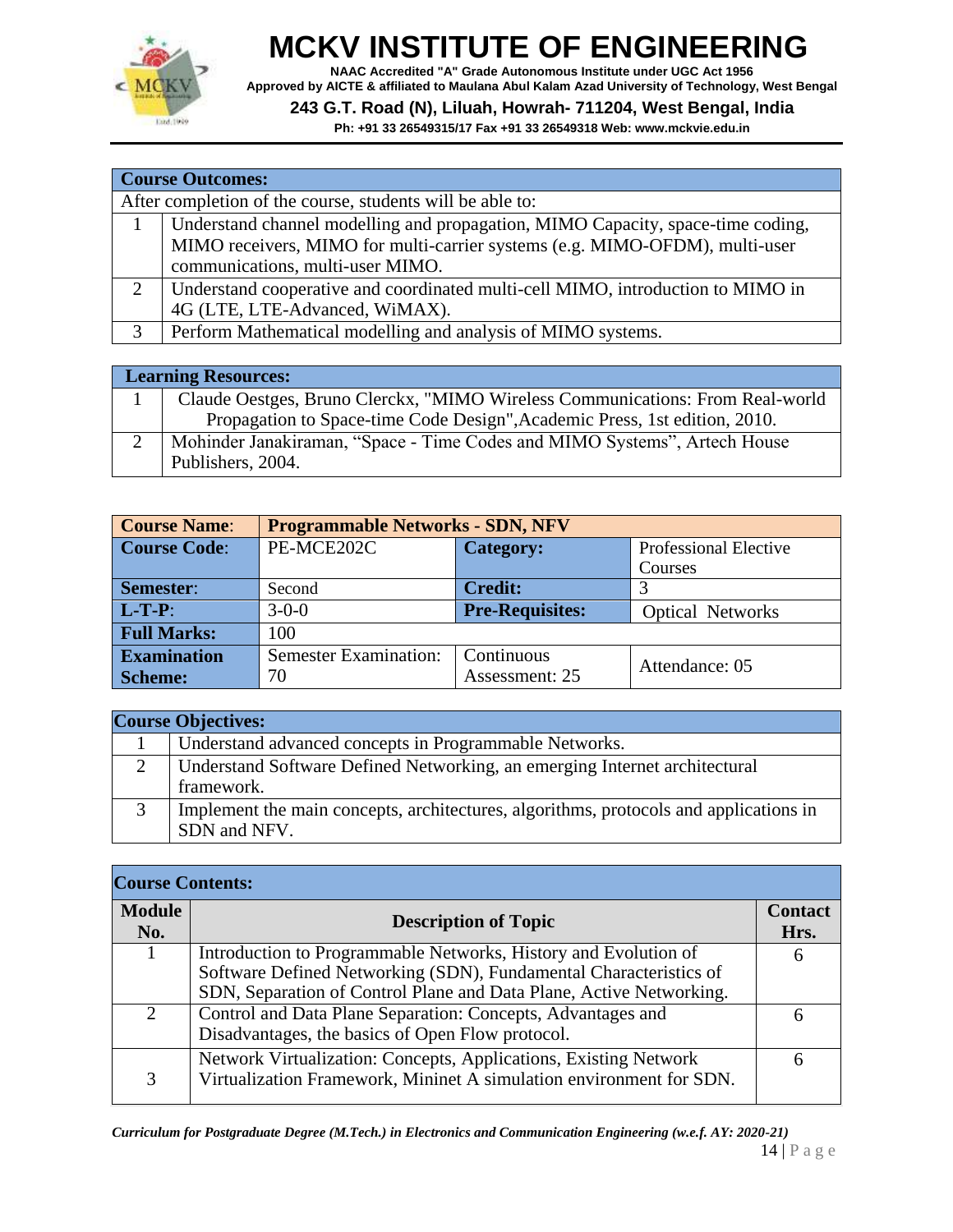

**NAAC Accredited "A" Grade Autonomous Institute under UGC Act 1956 Approved by AICTE & affiliated to Maulana Abul Kalam Azad University of Technology, West Bengal**

**243 G.T. Road (N), Liluah, Howrah- 711204, West Bengal, India**

| <b>Total</b>  |                                                                                                                              | 36 |
|---------------|------------------------------------------------------------------------------------------------------------------------------|----|
|               | Engineering.                                                                                                                 |    |
|               | Exchange Points, Backbone Networks, Home Networks, Traffic                                                                   |    |
|               | Network Topologies. Use Cases of SDNs: Data Centres, Internet                                                                |    |
|               | Data Centre Networks: Packet, Optical and Wireless Architectures,                                                            |    |
| 6             | Concepts, Implementation and Applications.                                                                                   |    |
|               | Functions Virtualization (NFV) and Software Defined Networks:                                                                | 6  |
| $\mathcal{F}$ | Programming SDNs: Northbound Application Programming Interface,<br>Current Languages and Tools, Composition of SDNs. Network | 6  |
|               | Software-based and Hardware-based; Programmable Network Hardware.                                                            |    |
|               | and Firewall Implementation using SDN Concepts. Data Plane:                                                                  |    |
|               | and Open Daylight projects. Customization of Control Plane: Switching                                                        |    |
| 4             | Control Plane: Overview, Existing SDN Controllers including Floodlight                                                       | 6  |

|               | <b>Course Outcomes:</b>                                                               |  |  |
|---------------|---------------------------------------------------------------------------------------|--|--|
|               | After completion of the course, students will be able to:                             |  |  |
|               | Understand advanced concepts in Programmable Networks.                                |  |  |
| $\mathcal{D}$ | Understand Software Defined Networking, an emerging Internet architectural            |  |  |
|               | framework.                                                                            |  |  |
| 3             | Implement the main concepts, architectures, algorithms, protocols and applications in |  |  |
|               | SDN and NFV.                                                                          |  |  |

|                | <b>Learning Resources:</b>                                                          |
|----------------|-------------------------------------------------------------------------------------|
| 1              | Thomas D. Nadeau, Ken Gray, "SDN: Software Defined Networks, An Authoritative       |
|                | Review of Network Programmability Technologies", O'Reilly Media, August 2013.       |
| $\overline{2}$ | Paul Goransson, Chuck Black, Timothy Culver. "Software Defined Networks: A          |
|                | Comprehensive Approach", Morgan Kaufmann Publishers, 2016.                          |
| 3              | Fei Hu, "Network Innovation through Open Flow and SDN: Principles and Design",      |
|                | <b>CRC</b> Press, 2014.                                                             |
| 4              | Vivek Tiwari, "SDN and Open Flow for Beginners", Amazon Digital Services, Inc.,     |
|                | ASIN: 2013.                                                                         |
| 5              | Nick Feamster, Jennifer Rexford and Ellen Zegura, "The Road to SDN: An Intellectual |
|                | History of Programmable Networks" ACM CCR April 2014.                               |
| 6              | Open Networking Foundation (ONF) Documents, https://www.opennetworking.org,         |
|                | 2015.                                                                               |
| $\tau$         | Open Flow standards, http://www.openflow.org, 2015.                                 |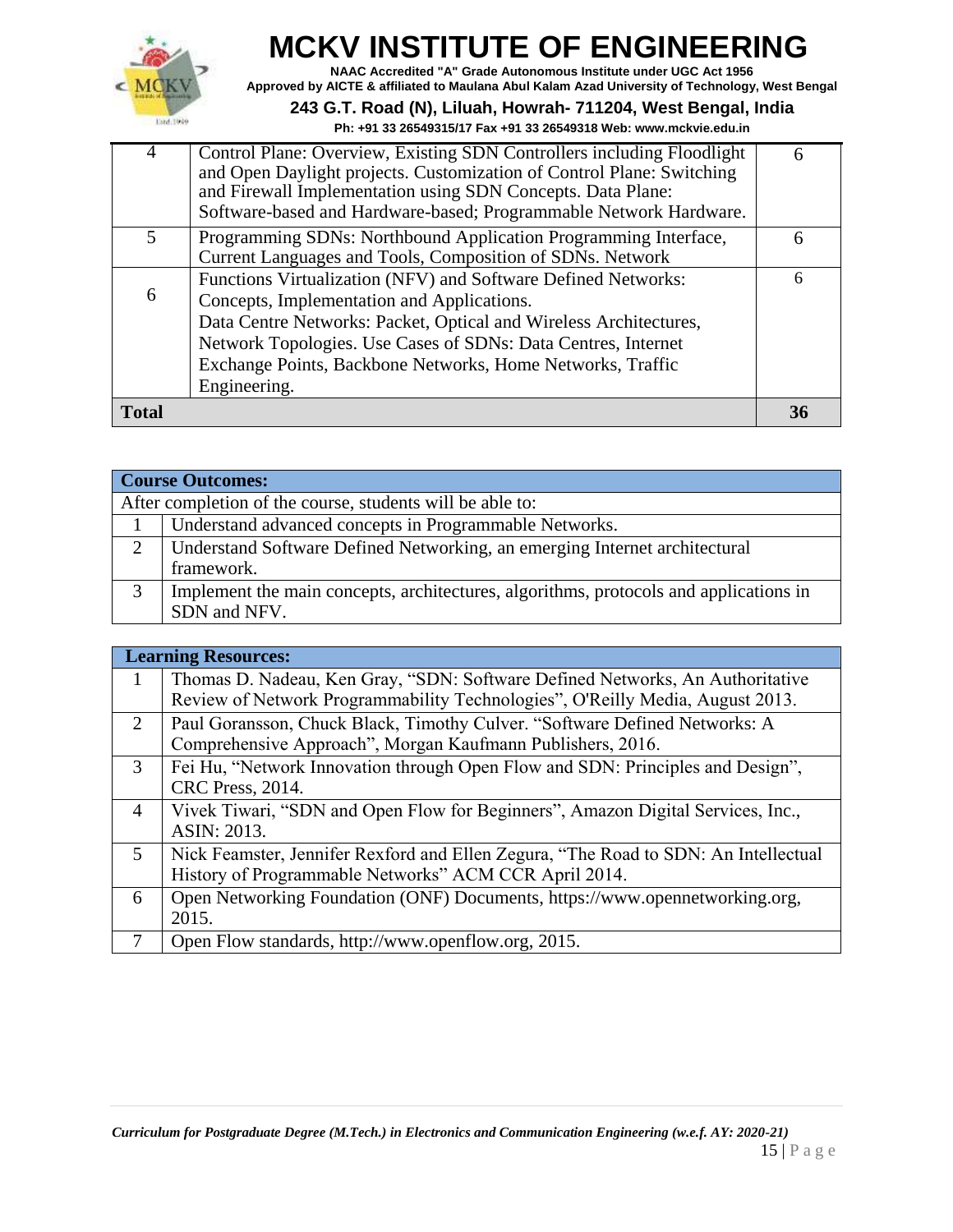

**NAAC Accredited "A" Grade Autonomous Institute under UGC Act 1956 Approved by AICTE & affiliated to Maulana Abul Kalam Azad University of Technology, West Bengal**

**243 G.T. Road (N), Liluah, Howrah- 711204, West Bengal, India**

| <b>Course Name:</b> | <b>Microwave Measurement Techniques</b> |                        |                              |  |
|---------------------|-----------------------------------------|------------------------|------------------------------|--|
| <b>Course Code:</b> | PE-MCE202D                              | <b>Category:</b>       | <b>Professional Elective</b> |  |
|                     |                                         |                        | Courses                      |  |
| <b>Semester:</b>    | Second                                  | <b>Credit:</b>         |                              |  |
| $L-T-P$ :           | $3 - 0 - 0$                             | <b>Pre-Requisites:</b> | Microwave Engineering        |  |
| <b>Full Marks:</b>  | 100                                     |                        |                              |  |
| <b>Examination</b>  | <b>Semester Examination:</b>            | Continuous             | Attendance: 05               |  |
| <b>Scheme:</b>      | 70                                      | Assessment: 25         |                              |  |

|                | <b>Course Objectives:</b>                                                         |
|----------------|-----------------------------------------------------------------------------------|
|                | Understand different techniques of Power, Frequency and Impedance Measurement in  |
|                | Microwave frequency range.                                                        |
| 2              | Acquire knowledge on Sensors and Detectors used in Microwave Measurement.         |
| 3              | Visualize the measurement of various parameters using Vector Network Analyzer and |
|                | Spectrum Analyzers.                                                               |
| $\overline{4}$ | Implement different measurement circuits of various parameters in microwave       |
|                | frequency.                                                                        |

| <b>Course Contents:</b> |                                                                                                                                                                                                                                                                                                                                        |                        |
|-------------------------|----------------------------------------------------------------------------------------------------------------------------------------------------------------------------------------------------------------------------------------------------------------------------------------------------------------------------------------|------------------------|
| <b>Module</b><br>No.    | <b>Description of Topic</b>                                                                                                                                                                                                                                                                                                            | <b>Contact</b><br>Hrs. |
| 1                       | <b>Introduction to Radio Frequency &amp; Microwave Measurements-</b><br>Introduction Radio Frequency Band, microwave and millimeter wave.<br>Power Measurement-High Power Measurement, calorimeter technique,<br>Low power Measurement, bolometer technique, Very Low Power<br>Measurement.                                            | 6                      |
| 2                       | <b>Frequency Measurement - Different Technique to measure frequency,</b><br>Slotted Line Technique, maxima & minima, wavelength & frequency<br>measurement.<br><b>Distortion &amp; Frequency Translation Measurement-</b> Different types of<br>distortion occurred at microwave frequencies, Procedures for frequency<br>translation. | 7                      |
| 3                       | <b>Impedance Measurement-</b> Measurement of unknown load impedance<br>of a transmission line, Slotted Line Technique to measure unknown<br>impedance.                                                                                                                                                                                 | $\overline{4}$         |
| 4                       | <b>Detectors &amp; Sensors:</b> Definition of Detectors; Different type of<br>microwave detectors functions and applications, Sensors Definition $\&$<br>working principle, applications.                                                                                                                                              | 7                      |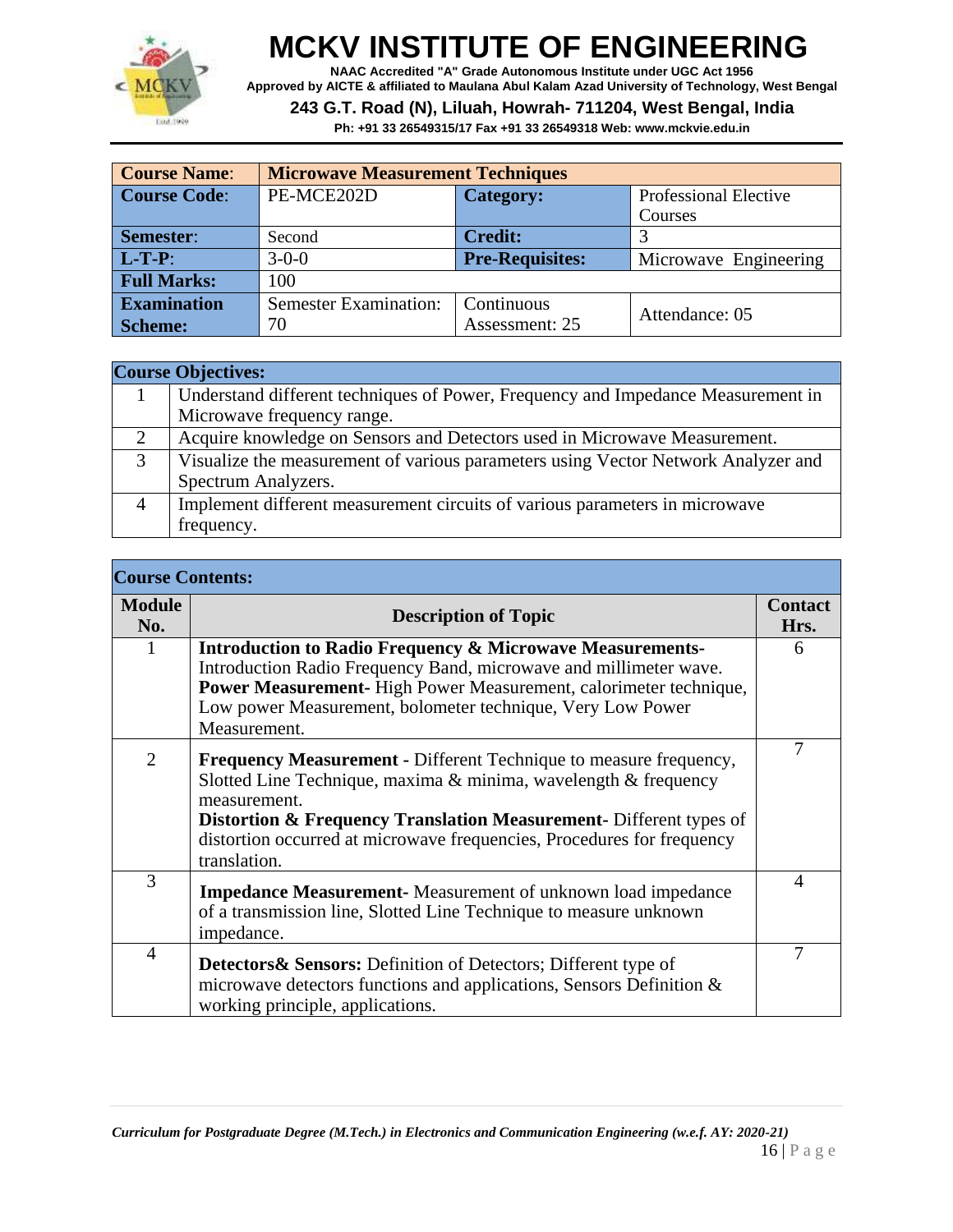

**NAAC Accredited "A" Grade Autonomous Institute under UGC Act 1956 Approved by AICTE & affiliated to Maulana Abul Kalam Azad University of Technology, West Bengal**

#### **243 G.T. Road (N), Liluah, Howrah- 711204, West Bengal, India**

| 5            | Vector Network Analyzer (VNA): Concept of vector network analyzer,<br>measurement of Scattering parameters, Basic block diagram of vector<br>network analyzer (VNA), Application of vector network analyzers.<br>Scalar Network Analyzer (SNA): Definition of network analyzer, |    |
|--------------|---------------------------------------------------------------------------------------------------------------------------------------------------------------------------------------------------------------------------------------------------------------------------------|----|
|              | Difference between SNA&VNA, Basic block diagram Scalar Network<br>Analyzer. Spectrum Analyzer: Basic block diagram of a spectrum<br>analyzer,                                                                                                                                   |    |
| 6            | functions & applications of a spectrum analyzer.<br>Time Domain Reflectrometer (TDR) : Introduction to Reflectrometer,<br>Measurement of reflection coefficient using electrometer technique,<br>Basic block diagram of a time domain reflectrometer.                           | 5  |
| <b>Total</b> |                                                                                                                                                                                                                                                                                 | 36 |

|                | <b>Course Outcomes:</b>                                                           |
|----------------|-----------------------------------------------------------------------------------|
|                | After completion of the course, students will be able to:                         |
|                | Understand different techniques of Power, Frequency and Impedance Measurement in  |
|                | Microwave frequency range.                                                        |
| 2              | Acquire knowledge on Sensors and Detectors used in Microwave Measurement.         |
| 3              | Visualize the measurement of various parameters using Vector Network Analyzer and |
|                | Spectrum Analyzers.                                                               |
| $\overline{4}$ | Implement different measurement circuits of various parameters in microwave       |
|                | frequency.                                                                        |

|                | <b>Learning Resources:</b>                                              |  |
|----------------|-------------------------------------------------------------------------|--|
|                | G.H.Bryant-Principles of Microwave Measurements-Peter Peregrinus Ltd.   |  |
| 2              | D.M. Pozar- Microwave Engineering, 2nd Ed, John Wiley                   |  |
| 3              | T.S.Laverghetta-Hand book on Microwave Testing                          |  |
| $\overline{4}$ | S.F.Adam- Microwave Theory & Application- Prentice Hall, Inc.           |  |
| 5              | <b>HP</b> Application Notes                                             |  |
| 6              | A.E. Bailey, Ed. Microwave Measurements- Peter Peregrinus Ltd           |  |
| $\mathcal{I}$  | M. Engelson-Moder Spectrum Analyser: Theory & Applications Artech House |  |

| <b>Course Name:</b> | <b>Antennas and Radiating Systems Lab</b> |                        |                                  |  |
|---------------------|-------------------------------------------|------------------------|----------------------------------|--|
| <b>Course Code:</b> | PC-MCE291                                 | <b>Category:</b>       | <b>Professional Core Courses</b> |  |
| Semester:           | Second                                    | <b>Credit:</b>         |                                  |  |
| $L-T-P$ :           | $0 - 0 - 4$                               | <b>Pre-Requisites:</b> | Basic knowledge of               |  |
|                     |                                           |                        | Antennas and Radiating           |  |
|                     |                                           |                        | Systems theory                   |  |
| <b>Full Marks:</b>  | 100                                       |                        |                                  |  |
| <b>Examination</b>  | <b>Semester Examination:</b>              | Continuous             | Attendance: 05                   |  |
| <b>Scheme:</b>      | 60                                        | Assessment: 35         |                                  |  |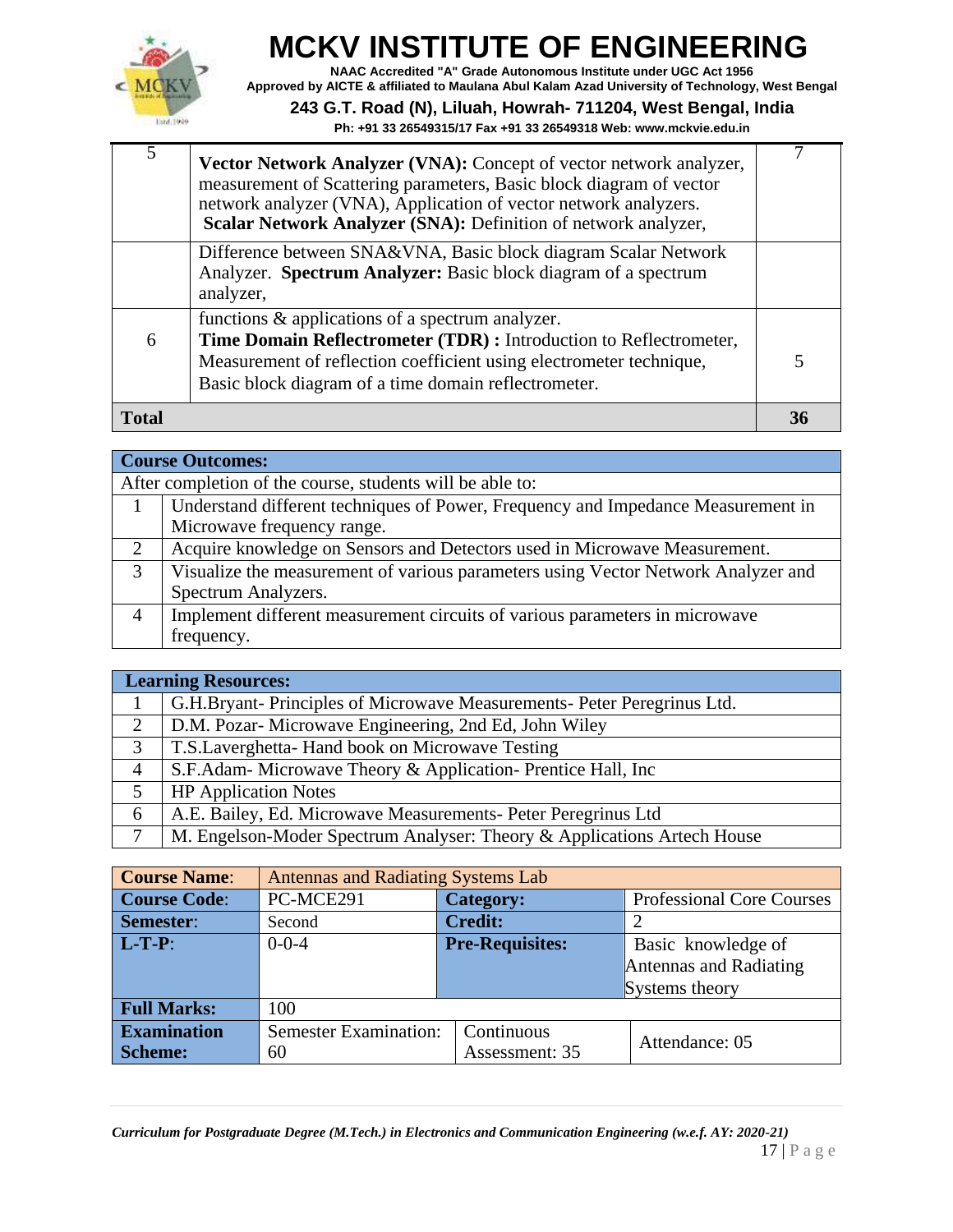

**NAAC Accredited "A" Grade Autonomous Institute under UGC Act 1956 Approved by AICTE & affiliated to Maulana Abul Kalam Azad University of Technology, West Bengal**

#### **243 G.T. Road (N), Liluah, Howrah- 711204, West Bengal, India**

| <b>Course Objectives:</b>                                                                                                           |  |  |
|-------------------------------------------------------------------------------------------------------------------------------------|--|--|
| Determine specifications, design, construct and test antenna.                                                                       |  |  |
| Explore and use tools for designing, analysing and testing antennas. These tools                                                    |  |  |
| include Antenna design and analysis software, network analysers, spectrum analysers,<br>and antenna pattern measurement techniques. |  |  |

| <b>Course Contents:</b> |                                                                                                                                                 |                        |
|-------------------------|-------------------------------------------------------------------------------------------------------------------------------------------------|------------------------|
| <b>Module</b><br>No.    | <b>Description of Topic/ Experiment</b>                                                                                                         | <b>Contact</b><br>Hrs. |
| $\mathbf{1}$            | Simulation of half wave dipole antenna.                                                                                                         | 2                      |
| $\overline{2}$          | Simulation of quarter wave, full wave antenna and comparison of their<br>parameters.                                                            | $\overline{2}$         |
| 3                       | Simulation of monopole antenna with and without ground plane.                                                                                   | 4                      |
| 4                       | Study the effect of the height of the monopole antenna on the<br>radiation characteristics of the antenna.                                      | 4                      |
| 5                       | Simulation of a half wave dipole antenna array.                                                                                                 | $\overline{A}$         |
| 6                       | Study the effect of the variation of phase difference 'beta' between the<br>elements of the array on the radiation pattern of the dipole array. | $\overline{4}$         |
| 7                       | Study on Important characteristics of different types of transmission<br>lines.                                                                 | $\overline{4}$         |
| 8                       | Impedance measurement in microwave frequency range applying Smith<br>chart.                                                                     | $\overline{4}$         |
| 9                       | Study on Horn and microstrip antenna – radiation pattern, gain,<br>impedance etc.                                                               | $\overline{4}$         |
| 10                      | Study of important parameters and practical considerations on different<br>microwave circuit components related to antenna design.              | $\overline{4}$         |
| <b>Total</b>            |                                                                                                                                                 | 36                     |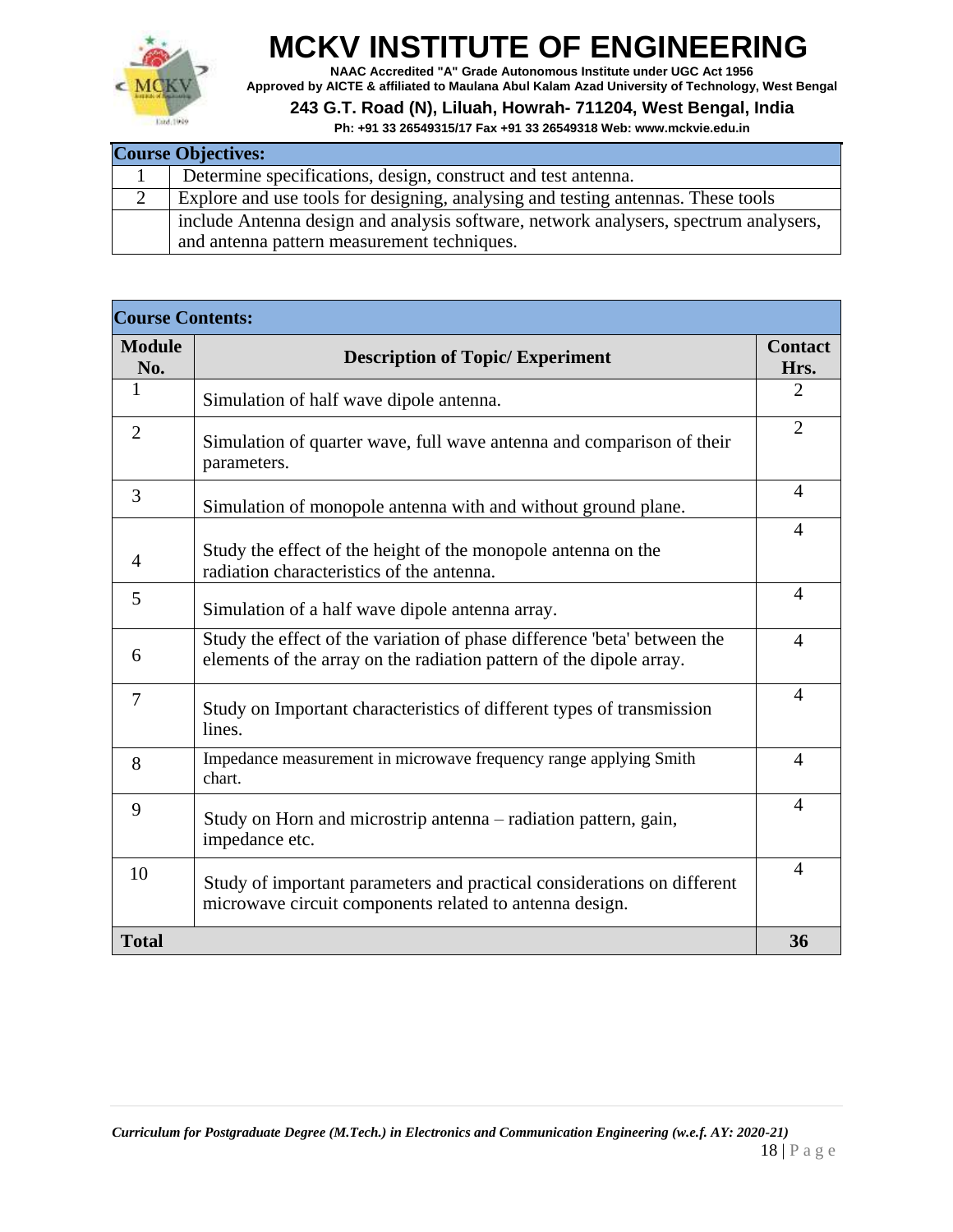

**NAAC Accredited "A" Grade Autonomous Institute under UGC Act 1956 Approved by AICTE & affiliated to Maulana Abul Kalam Azad University of Technology, West Bengal**

#### **243 G.T. Road (N), Liluah, Howrah- 711204, West Bengal, India**

**Ph: +91 33 26549315/17 Fax +91 33 26549318 Web: [www.mckvie.edu.in](http://www.mckvie.edu.in/)**

|   | <b>Course Outcomes:</b>                                                                  |  |  |
|---|------------------------------------------------------------------------------------------|--|--|
|   | After completion of the course, students will be able to:                                |  |  |
|   | Determine specifications, design, construct and test antenna.                            |  |  |
|   | Explore and use tools for designing, analysing and testing antennas. These tools include |  |  |
| 2 | Antenna design and analysis software, network analysers, spectrum analysers, and         |  |  |
|   | antenna pattern measurement techniques.                                                  |  |  |

| Learning Resources:        |  |
|----------------------------|--|
| torv<br>Manua.<br>∟aborat∩ |  |

| <b>Course Name:</b> | <b>Advanced Digital Signal Processing lab</b> |                        |                                  |  |  |
|---------------------|-----------------------------------------------|------------------------|----------------------------------|--|--|
| <b>Course Code:</b> | PC-MCE292                                     | <b>Category:</b>       | <b>Professional Core Courses</b> |  |  |
| Semester:           | Second                                        | <b>Credit:</b>         |                                  |  |  |
| $L-T-P$ :           | $0 - 0 - 4$                                   | <b>Pre-Requisites:</b> | <b>Digital Signal Processing</b> |  |  |
| <b>Full Marks:</b>  | 100                                           |                        |                                  |  |  |
| <b>Examination</b>  | <b>Semester Examination:</b>                  | Continuous             | Attendance: 05                   |  |  |
| <b>Scheme:</b>      | 60                                            | Assessment: 35         |                                  |  |  |
| $\Omega$            |                                               |                        |                                  |  |  |

| <b>Course Objectives:</b> |                                                        |  |
|---------------------------|--------------------------------------------------------|--|
|                           | Design different digital filters in software.          |  |
|                           | Apply various transforms in time and frequency domain. |  |
|                           | Perform decimation and interpolation.                  |  |

| <b>Course Contents:</b> |                                                                                           |            |  |
|-------------------------|-------------------------------------------------------------------------------------------|------------|--|
| <b>Module</b><br>No.    | <b>Description of Topic/ Experiment</b>                                                   |            |  |
| 1                       | <b>Basic Signal Representation using MATLAB</b>                                           | 4P         |  |
| $\overline{2}$          | Z Transform, Inverse Z Transform using and find frequency response using<br><b>MATLAB</b> | 4P         |  |
| 3                       | a) Auto Correlation, Cross Correlation and using MATLAB                                   | 4P         |  |
|                         | b) Stability analysis of the System                                                       |            |  |
| $\overline{4}$          | Verification of sampling theorem.                                                         | 4P         |  |
| 5                       | FFT Of Input Sequence using MATLAB                                                        | 4P         |  |
| 6                       | Butterworth Low pass, High pass Filter and Band Pass Filter Design using<br><b>MATLAB</b> | 4P         |  |
| 7                       | Chebychev Type I and Chebychev Type II Filter design using MATLAB                         | 4P         |  |
| 8                       | Estimation Of Power Spectral Density (PSD) using MATLAB                                   | 4P         |  |
| 9                       | Implementation of Decimation and Interpolation Process using MATLAB                       | 4P         |  |
| <b>Total</b>            |                                                                                           | <b>36P</b> |  |

*Curriculum for Postgraduate Degree (M.Tech.) in Electronics and Communication Engineering (w.e.f. AY: 2020-21)*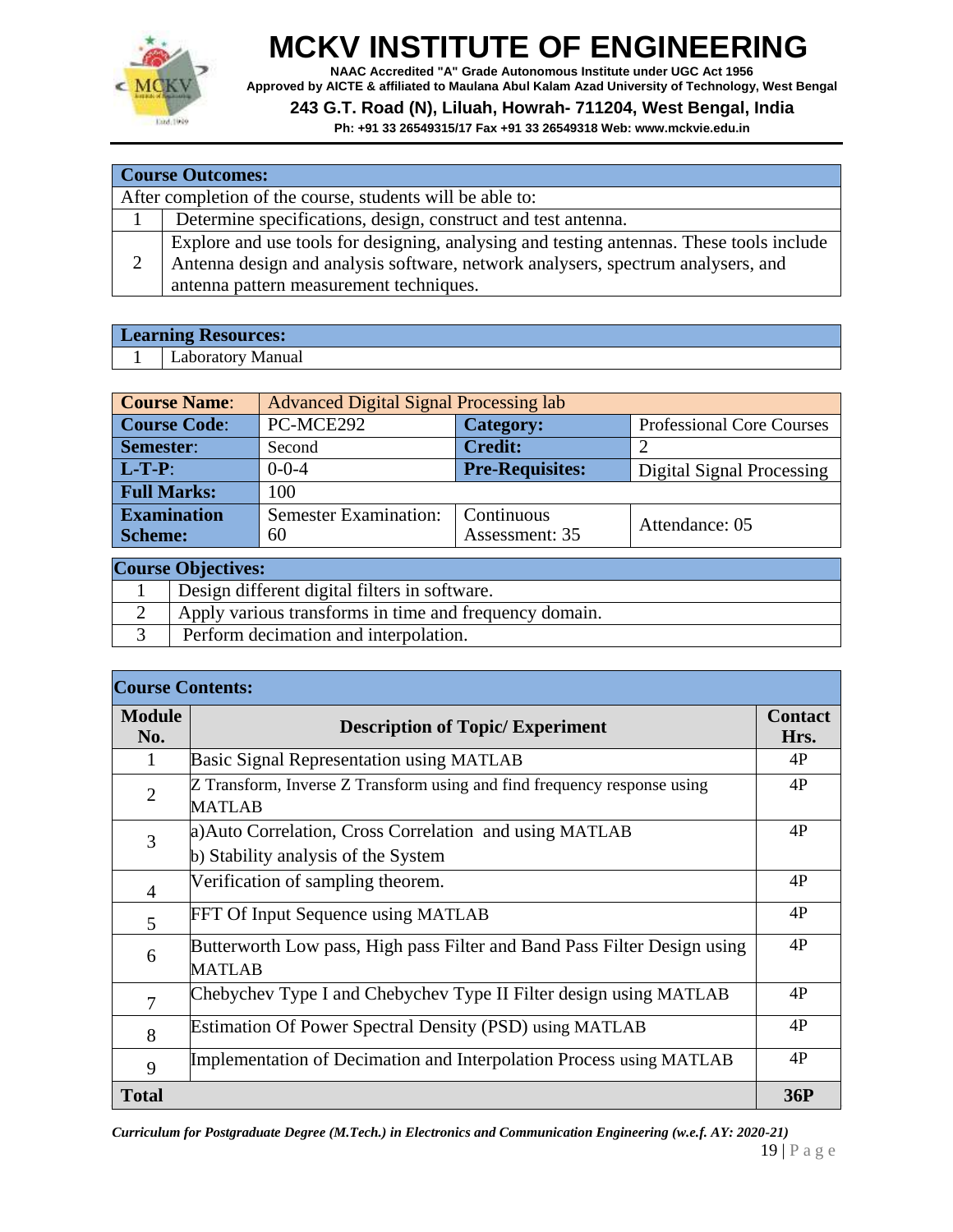

**NAAC Accredited "A" Grade Autonomous Institute under UGC Act 1956 Approved by AICTE & affiliated to Maulana Abul Kalam Azad University of Technology, West Bengal**

#### **243 G.T. Road (N), Liluah, Howrah- 711204, West Bengal, India**

**Ph: +91 33 26549315/17 Fax +91 33 26549318 Web: [www.mckvie.edu.in](http://www.mckvie.edu.in/)**

| <b>Course Outcomes:</b>                                   |                                                        |  |
|-----------------------------------------------------------|--------------------------------------------------------|--|
| After completion of the course, students will be able to: |                                                        |  |
|                                                           | Design different digital filters in software.          |  |
|                                                           | Apply various transforms in time and frequency domain. |  |
|                                                           | Perform decimation and interpolation.                  |  |

#### **Learning Resources:**

1 Laboratory Manual

| <b>Course Name:</b> | Personality Development through Life Enlightenment Skills |                                          |           |  |
|---------------------|-----------------------------------------------------------|------------------------------------------|-----------|--|
| <b>Course Code:</b> | PW-MCE271A                                                | Project/Internships/<br><b>Category:</b> |           |  |
|                     |                                                           |                                          | Sessional |  |
| Semester:           | Second                                                    | <b>Credit:</b>                           |           |  |
| $L-T-P$ :           | $2 - 0 - 0$                                               | <b>Pre-Requisites:</b>                   |           |  |
| <b>Full Marks:</b>  | 100                                                       |                                          |           |  |
| <b>Examination</b>  | <b>Semester Examination:</b><br>Continuous<br>Attendance: |                                          |           |  |
| <b>Scheme:</b>      |                                                           | Assessment:                              |           |  |

| <b>Course Objectives:</b> |                                                                             |  |
|---------------------------|-----------------------------------------------------------------------------|--|
|                           | To learn to achieve the highest goal happily                                |  |
|                           | To become a person with stable mind, pleasing personality and determination |  |
|                           | To awaken wisdom in students                                                |  |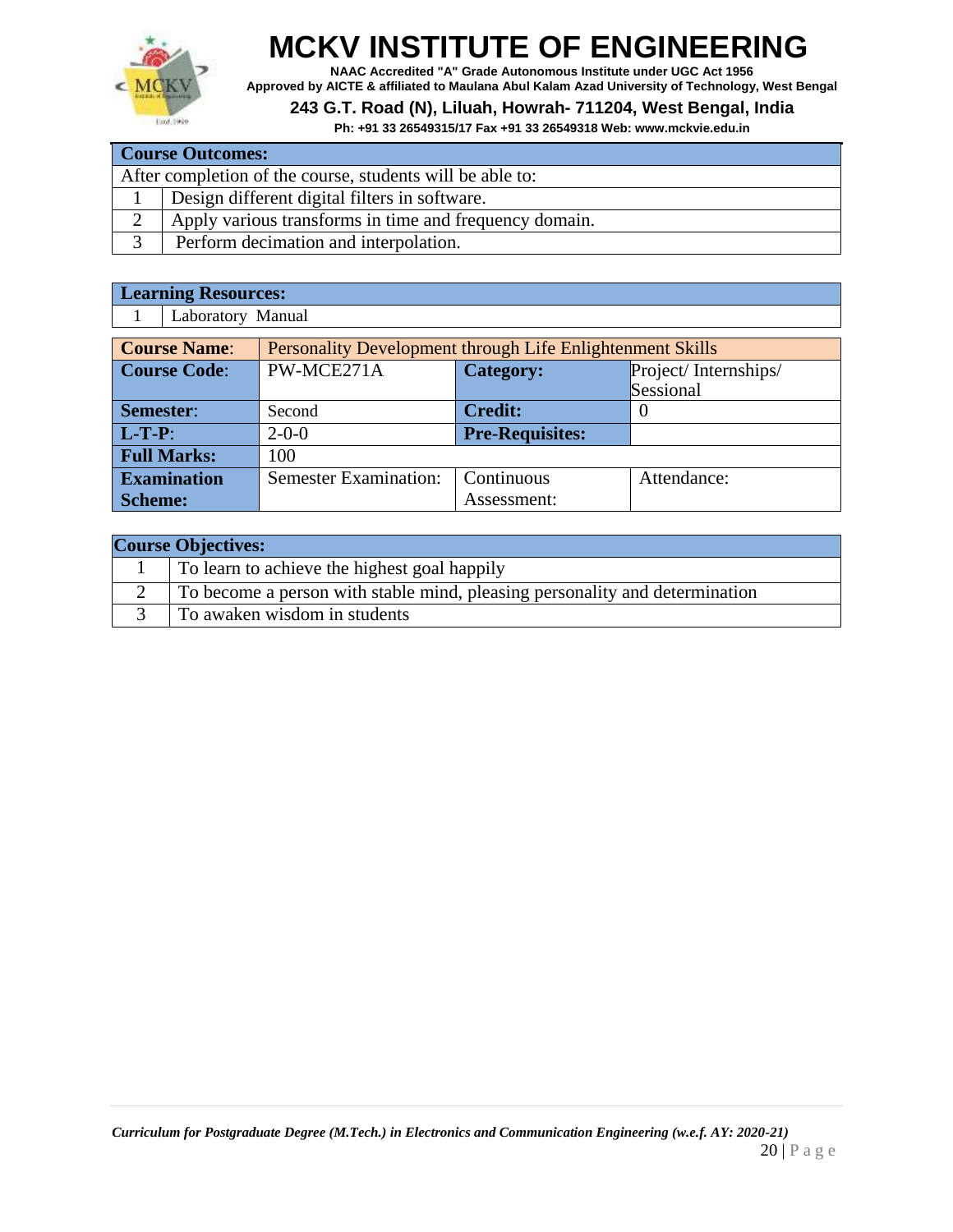

**NAAC Accredited "A" Grade Autonomous Institute under UGC Act 1956 Approved by AICTE & affiliated to Maulana Abul Kalam Azad University of Technology, West Bengal**

#### **243 G.T. Road (N), Liluah, Howrah- 711204, West Bengal, India**

| <b>Course Contents:</b> |                                                                        |                        |
|-------------------------|------------------------------------------------------------------------|------------------------|
| <b>Module No.</b>       | <b>Description of Topic</b>                                            | <b>Contact</b><br>Hrs. |
| 1                       | Neetisatakam-Holistic development of personality                       |                        |
|                         | • Verses- $19,20,21,22$ (wisdom)                                       | 8                      |
|                         | • Verses- $29,31,32$ (pride & heroism)                                 |                        |
|                         | • Verses- $26,28,63,65$ (virtue)                                       |                        |
|                         | • Verses - 52,53,59 (dont "s)                                          |                        |
|                         | • Verses- $71,73,75,78$ (do"s)                                         |                        |
| $\mathbf{2}$            | • Approach to day to day work and duties.                              |                        |
|                         | • Shrimad Bhagwad Geeta: Chapter 2-Verses 41, 47,48,                   | 8                      |
|                         | • Chapter 3-Verses 13, 21, 27, 35, Chapter 6-Verses 5, 13, 17, 23, 35, |                        |
|                         | • Chapter 18-Verses $45, 46, 48$ .                                     |                        |
| 3                       | • Statements of basic knowledge.                                       |                        |
|                         | • Shrimad Bhagwad Geeta: Chapter2-Verses 56, 62, 68                    | 8                      |
|                         | • Chapter 12 - Verses 13, 14, 15, 16, 17, 18                           |                        |
|                         | • Personality of Role model. Shrimad Bhagwad                           |                        |
|                         | Geeta: Chapter2-Verses 17, Chapter 3-Verses                            |                        |
|                         | 36, 37, 42,                                                            |                        |
|                         | • Chapter 4-Verses $18, 38, 39$                                        |                        |
|                         | • Chapter $18 -$ Verses 37,38,63                                       |                        |
| <b>Total</b>            |                                                                        | 24                     |

| <b>Course Outcomes:</b> |                                                                                    |  |
|-------------------------|------------------------------------------------------------------------------------|--|
|                         | Study of Shrimad-Bhagwad-Geeta will help the student in developing his personality |  |
|                         | and achieve the highest goal in life                                               |  |
|                         | The person who has studied Geeta will lead the nation and mankind to peace and     |  |
|                         | prosperity                                                                         |  |
|                         | Study of Neetishatakam will help in developing versatile personality               |  |

| <b>Learning Resources:</b> |                                                                                       |  |
|----------------------------|---------------------------------------------------------------------------------------|--|
|                            | "Srimad Bhagavad Gita" by Swami Swarupananda Advaita Ashram (Publication)             |  |
|                            | Department), Kolkata                                                                  |  |
|                            | Bhartrihari"s Three Satakam (Niti-sringar-vairagya) by P.Gopinath, Rashtriya Sanskrit |  |
|                            | Sansthanam, New Delhi.                                                                |  |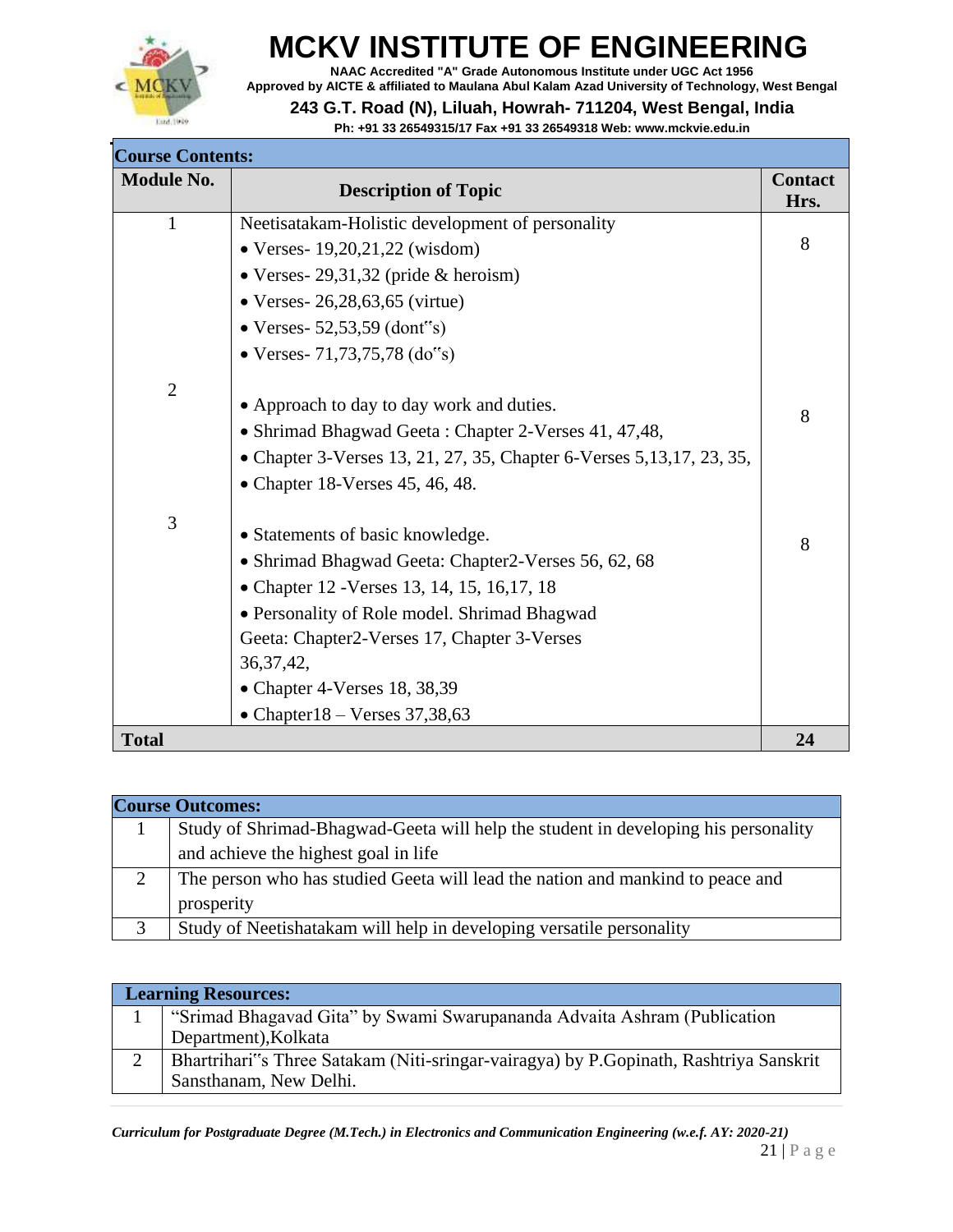

**NAAC Accredited "A" Grade Autonomous Institute under UGC Act 1956 Approved by AICTE & affiliated to Maulana Abul Kalam Azad University of Technology, West Bengal**

#### **243 G.T. Road (N), Liluah, Howrah- 711204, West Bengal, India**

| <b>Course Name:</b> | <b>Sanskrit for Technical Knowledge</b>                   |                                          |           |
|---------------------|-----------------------------------------------------------|------------------------------------------|-----------|
| <b>Course Code:</b> | PW-MCE271B                                                | <b>Category:</b><br>Project/Internships/ |           |
|                     |                                                           |                                          | Sessional |
| Semester:           | <b>Credit:</b><br>Second                                  |                                          |           |
| $L-T-P$ :           | $2 - 0 - 0$                                               | <b>Pre-Requisites:</b>                   |           |
| <b>Full Marks:</b>  | 100                                                       |                                          |           |
| <b>Examination</b>  | <b>Semester Examination:</b><br>Continuous<br>Attendance: |                                          |           |
| <b>Scheme:</b>      |                                                           | Assessment:                              |           |

|   | <b>Course Objectives:</b>                                                                |  |  |
|---|------------------------------------------------------------------------------------------|--|--|
|   | To get a working knowledge in illustrious Sanskrit, the scientific language in the world |  |  |
|   | Learning of Sanskrit to improve brain functioning                                        |  |  |
| 3 | Learning of Sanskrit to develop the logic in mathematics, science & other subjects       |  |  |
|   | enhancing the memory power                                                               |  |  |
|   | The engineering scholars equipped with Sanskrit will be able to explore the huge         |  |  |
|   | knowledge from ancient literature                                                        |  |  |

| <b>Course Contents:</b> |                                                                                          |                        |
|-------------------------|------------------------------------------------------------------------------------------|------------------------|
| <b>Module</b><br>No.    | <b>Description of Topic</b>                                                              | <b>Contact</b><br>Hrs. |
| 1                       | • Alphabets in Sanskrit,                                                                 | 8                      |
|                         | • Past/Present/Future Tense,                                                             |                        |
|                         | • Simple Sentences                                                                       |                        |
| $\overline{2}$          | $\bullet$ Order<br>• Introduction of roots                                               | 8                      |
| 3                       | • Technical information about Sanskrit Literature                                        | 8                      |
|                         | • Technical concepts of Engineering-Electrical, Mechanical,<br>Architecture, Mathematics |                        |
| <b>Total</b>            |                                                                                          | 24                     |

| <b>Course Outcomes:</b>                                                  |
|--------------------------------------------------------------------------|
| Understanding basic Sanskrit language                                    |
| Ancient Sanskrit literature about science & technology can be understood |
| Being a logical language will help to develop logic in students          |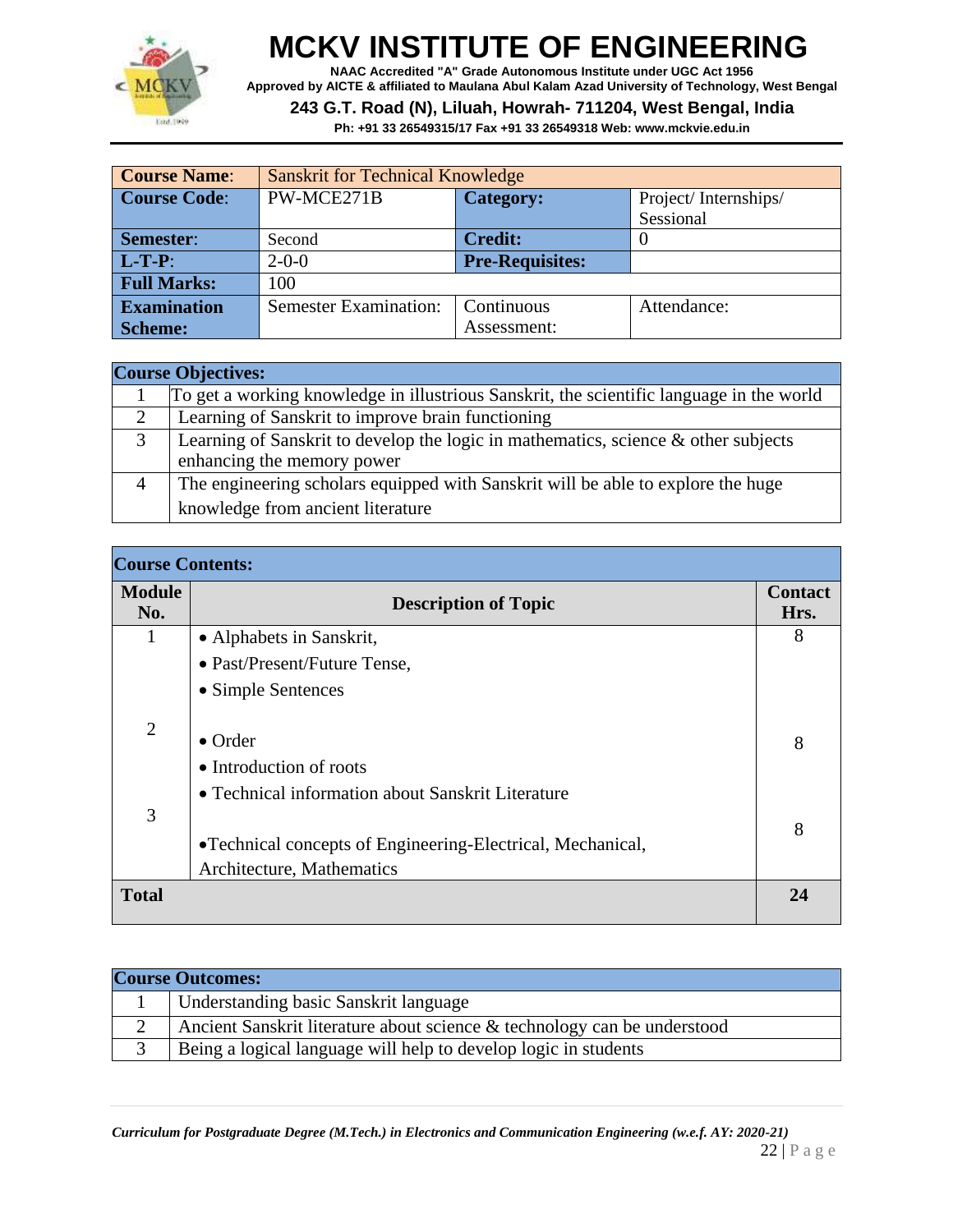

**NAAC Accredited "A" Grade Autonomous Institute under UGC Act 1956 Approved by AICTE & affiliated to Maulana Abul Kalam Azad University of Technology, West Bengal**

**243 G.T. Road (N), Liluah, Howrah- 711204, West Bengal, India**

**Ph: +91 33 26549315/17 Fax +91 33 26549318 Web: [www.mckvie.edu.in](http://www.mckvie.edu.in/)**

| <b>Learning Resources:</b>                                                            |  |
|---------------------------------------------------------------------------------------|--|
| "Abhyaspustakam" - Dr. Vishwas, Samskrita-Bharti Publication, New Delhi               |  |
| "Teach Yourself Sanskrit" Prathama Deeksha-Vempati Kutumbshastri, Rashtriya           |  |
| Sanskrit Sansthanam, New Delhi Publication                                            |  |
| "India"s Glorious Scientific Tradition" Suresh Soni, Ocean books (P) Ltd., New Delhi. |  |

| <b>Course Name:</b> | <b>Constitution of India</b> |                        |                      |
|---------------------|------------------------------|------------------------|----------------------|
| <b>Course Code:</b> | PW-MCE271C                   | <b>Category:</b>       | Project/Internships/ |
|                     |                              |                        | Sessional            |
| Semester:           | Second                       | <b>Credit:</b>         |                      |
| $L-T-P$ :           | $2 - 0 - 0$                  | <b>Pre-Requisites:</b> |                      |
| <b>Full Marks:</b>  | 100                          |                        |                      |
| <b>Examination</b>  | <b>Semester Examination:</b> | Continuous             | Attendance:          |
| <b>Scheme:</b>      |                              | Assessment:            |                      |

|   | <b>Course Objectives:</b>                                                                                    |
|---|--------------------------------------------------------------------------------------------------------------|
|   | Understand the premises informing the twin themes of liberty and freedom from a civil<br>rights perspective. |
|   |                                                                                                              |
| 2 | To address the growth of Indian opinion regarding modern Indian intellectuals"                               |
|   | constitutional role and entitlement to civil and economic rights as well as the                              |
|   | emergence of nationhood in the early years of Indian nationalism.                                            |
| 3 | To address the role of socialism in India after the commencement of the Bolshevik                            |
|   | Revolution in 1917 and its impact on the initial drafting of the Indian Constitution.                        |

| <b>Course Contents:</b> |                                                        |                        |
|-------------------------|--------------------------------------------------------|------------------------|
| <b>Module</b><br>No.    | <b>Description of Topic</b>                            | <b>Contact</b><br>Hrs. |
|                         | <b>History of Making of the Indian Constitution:</b>   |                        |
| 1                       | $\bullet$ History                                      | 4                      |
|                         | • Drafting Committee, (Composition & Working)          |                        |
|                         | <b>Philosophy of the Indian Constitution:</b>          |                        |
| $\overline{2}$          | $\bullet$ Preamble                                     | $\overline{4}$         |
|                         | • Salient Features                                     |                        |
| 3                       | <b>Contours of Constitutional Rights &amp; Duties:</b> | $\overline{4}$         |
|                         | • Fundamental Rights                                   |                        |
|                         | • Right to Equality                                    |                        |
|                         | • Right to Freedom                                     |                        |
|                         | • Right against Exploitation                           |                        |

*Curriculum for Postgraduate Degree (M.Tech.) in Electronics and Communication Engineering (w.e.f. AY: 2020-21)*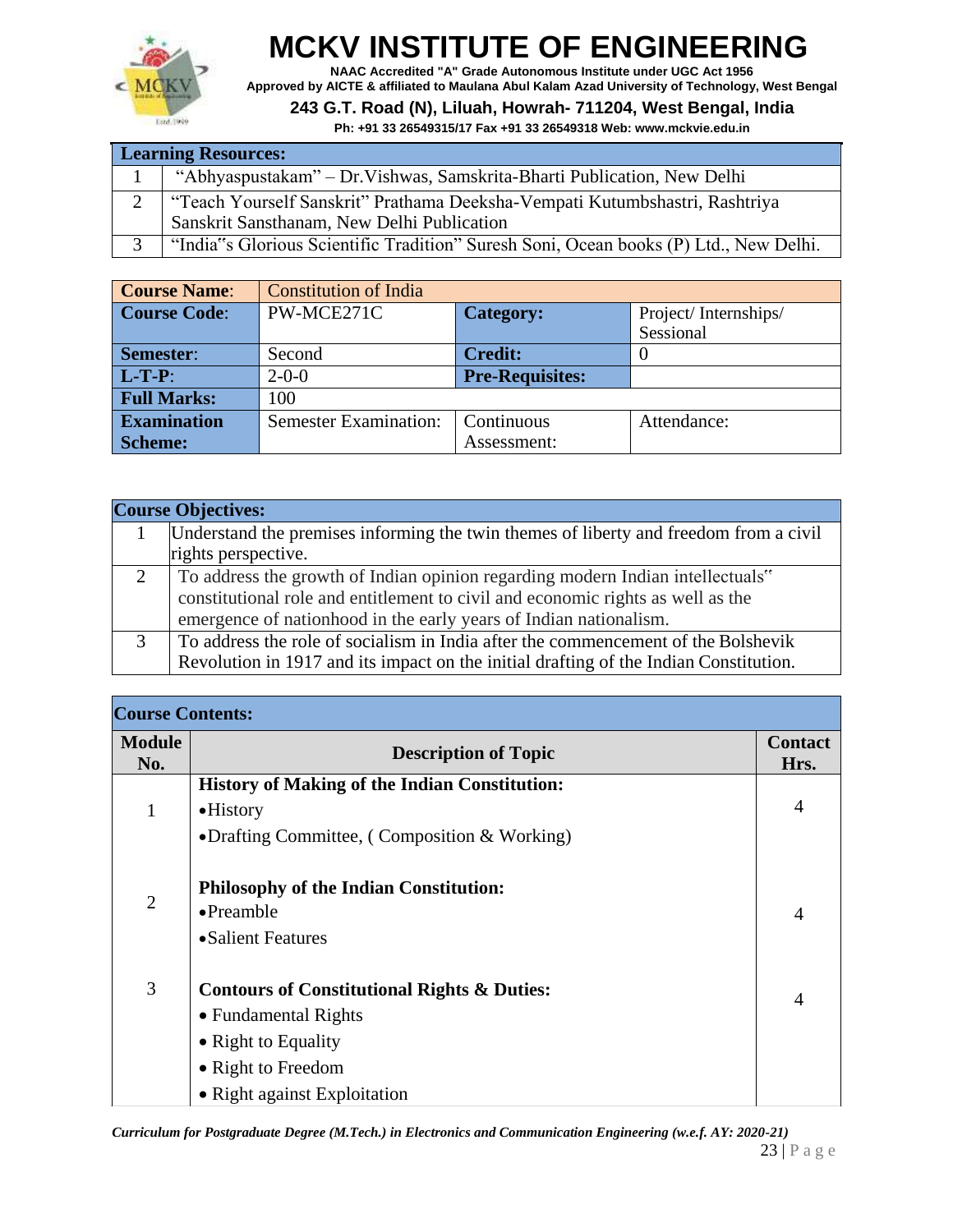

**NAAC Accredited "A" Grade Autonomous Institute under UGC Act 1956 Approved by AICTE & affiliated to Maulana Abul Kalam Azad University of Technology, West Bengal**

**243 G.T. Road (N), Liluah, Howrah- 711204, West Bengal, India**

|              | • Right to Freedom of Religion                                             |                |
|--------------|----------------------------------------------------------------------------|----------------|
|              | • Cultural and Educational Rights                                          |                |
|              | • Right to Constitutional Remedies                                         |                |
|              | • Directive Principles of State Policy                                     |                |
|              | • Fundamental Duties.                                                      |                |
|              |                                                                            |                |
| 4            | <b>Organs of Governance:</b>                                               | 4              |
|              | • Parliament                                                               |                |
|              | • Composition                                                              |                |
|              | • Qualifications and Disqualifications                                     |                |
|              | • Powers and Functions                                                     |                |
|              | • Executive                                                                |                |
|              | • President                                                                |                |
|              | $\bullet$ Governor                                                         |                |
|              | • Council of Ministers                                                     |                |
|              | • Judiciary, Appointment and Transfer of Judges, Qualifications            |                |
|              | • Powers and Functions                                                     |                |
|              |                                                                            |                |
|              | <b>Local Administration:</b>                                               | $\overline{4}$ |
| 5            | · District"s Administration head: Role and Importance,                     |                |
|              | • Municipalities: Introduction, Mayor and role of Elected Representative,  |                |
|              | <b>CEO</b>                                                                 |                |
|              | of Municipal Corporation.                                                  |                |
|              | · Pachayati raj: Introduction, PRI: Zila Pachayat.                         |                |
|              | • Elected officials and their roles, CEO Zila Pachayat: Position and role. |                |
|              | · Block level: Organizational Hierarchy (Different departments),           |                |
|              | • Village level: Role of Elected and Appointed officials,                  |                |
|              | • Importance of grass root democracy                                       |                |
|              |                                                                            |                |
|              | <b>Election Commission:</b>                                                | 4              |
| 6            | • Election Commission: Role and Functioning.                               |                |
|              | • Chief Election Commissioner and Election Commissioners.                  |                |
|              | • State Election Commission: Role and Functioning.                         |                |
|              | • Institute and Bodies for the welfare of SC/ST/OBC and women.             |                |
| <b>Total</b> |                                                                            | 24             |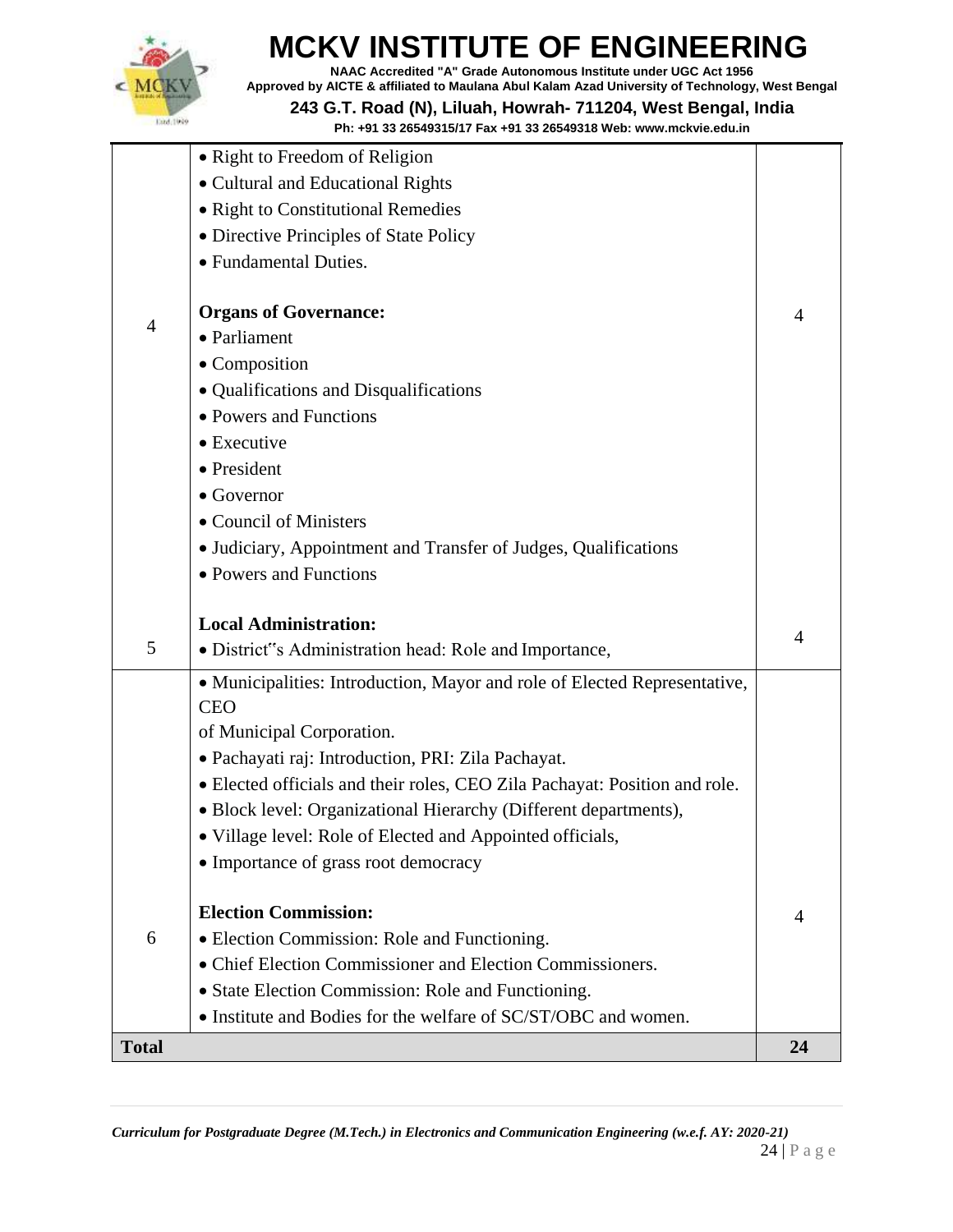

**NAAC Accredited "A" Grade Autonomous Institute under UGC Act 1956 Approved by AICTE & affiliated to Maulana Abul Kalam Azad University of Technology, West Bengal**

#### **243 G.T. Road (N), Liluah, Howrah- 711204, West Bengal, India**

**Ph: +91 33 26549315/17 Fax +91 33 26549318 Web: [www.mckvie.edu.in](http://www.mckvie.edu.in/)**

|                | <b>Course Outcomes:</b>                                                                   |
|----------------|-------------------------------------------------------------------------------------------|
|                | Discuss the growth of the demand for civil rights in India for the bulk of Indians before |
|                | the arrival of Gandhi in Indian politics.                                                 |
| $\overline{2}$ | Discuss the intellectual origins of the framework of argument that informed the           |
|                | conceptualization of social reforms leading to revolution in India.                       |
| 3              | Discuss the circumstances surrounding the foundation of the Congress Socialist Party      |
|                | [CSP] under the leadership of Jawaharlal Nehru and the eventual failure of the            |
|                | proposal of direct elections through adult suffrage in the Indian Constitution.           |
| 4              | Discuss the passage of the Hindu Code Bill of 1956.                                       |

#### **Learning Resources:** 1 The Constitution of India, 1950 (Bare Act), Government Publication. 2 Dr. S. N. Busi, Dr. B. R. Ambedkar framing of Indian Constitution, 1st Edition, 2015. 3 M. P. Jain, Indian Constitution Law, 7th Edn., Lexis Nexis, 2014. 4 D.D. Basu, Introduction to the Constitution of India, Lexis Nexis, 2015.

| <b>Course Name:</b> | <b>Disaster Management</b>   |                        |                      |
|---------------------|------------------------------|------------------------|----------------------|
| <b>Course Code:</b> | PW-MCE271D                   | <b>Category:</b>       | Project/Internships/ |
|                     |                              |                        | Sessional            |
| <b>Semester:</b>    | Second                       | <b>Credit:</b>         |                      |
| $L-T-P$ :           | $2 - 0 - 0$                  | <b>Pre-Requisites:</b> |                      |
| <b>Full Marks:</b>  | 100                          |                        |                      |
| <b>Examination</b>  | <b>Semester Examination:</b> | Continuous             | Attendance:          |
| <b>Scheme:</b>      |                              | Assessment:            |                      |

|                | <b>Course Objectives:</b>                                                                 |
|----------------|-------------------------------------------------------------------------------------------|
|                | Learn to demonstrate a critical understanding of key concepts in disaster risk reduction  |
|                | and humanitarian response.                                                                |
|                | Critically evaluate disaster risk reduction and humanitarian response policy and practice |
|                | from multiple perspectives.                                                               |
|                | Develop an understanding of standards of humanitarian response and practical              |
|                | relevance in specific types of disasters and conflict situations.                         |
| $\overline{4}$ | critically understand the strengths and weaknesses of disaster management approaches,     |
|                | planning and programming in different countries, particularly their home country or       |
|                | the countries they work in.                                                               |

| <b>Course Contents:</b> |                                                                           |                        |
|-------------------------|---------------------------------------------------------------------------|------------------------|
| <b>Module</b><br>No.    | <b>Description of Topic</b>                                               | <b>Contact</b><br>Hrs. |
|                         | <b>Introduction</b>                                                       |                        |
|                         | Disaster: Definition, Factors And Significance; Difference Between Hazard | 4                      |
|                         | And Disaster; Natural And Manmade Disasters: Difference, Nature, Types    |                        |

*Curriculum for Postgraduate Degree (M.Tech.) in Electronics and Communication Engineering (w.e.f. AY: 2020-21)*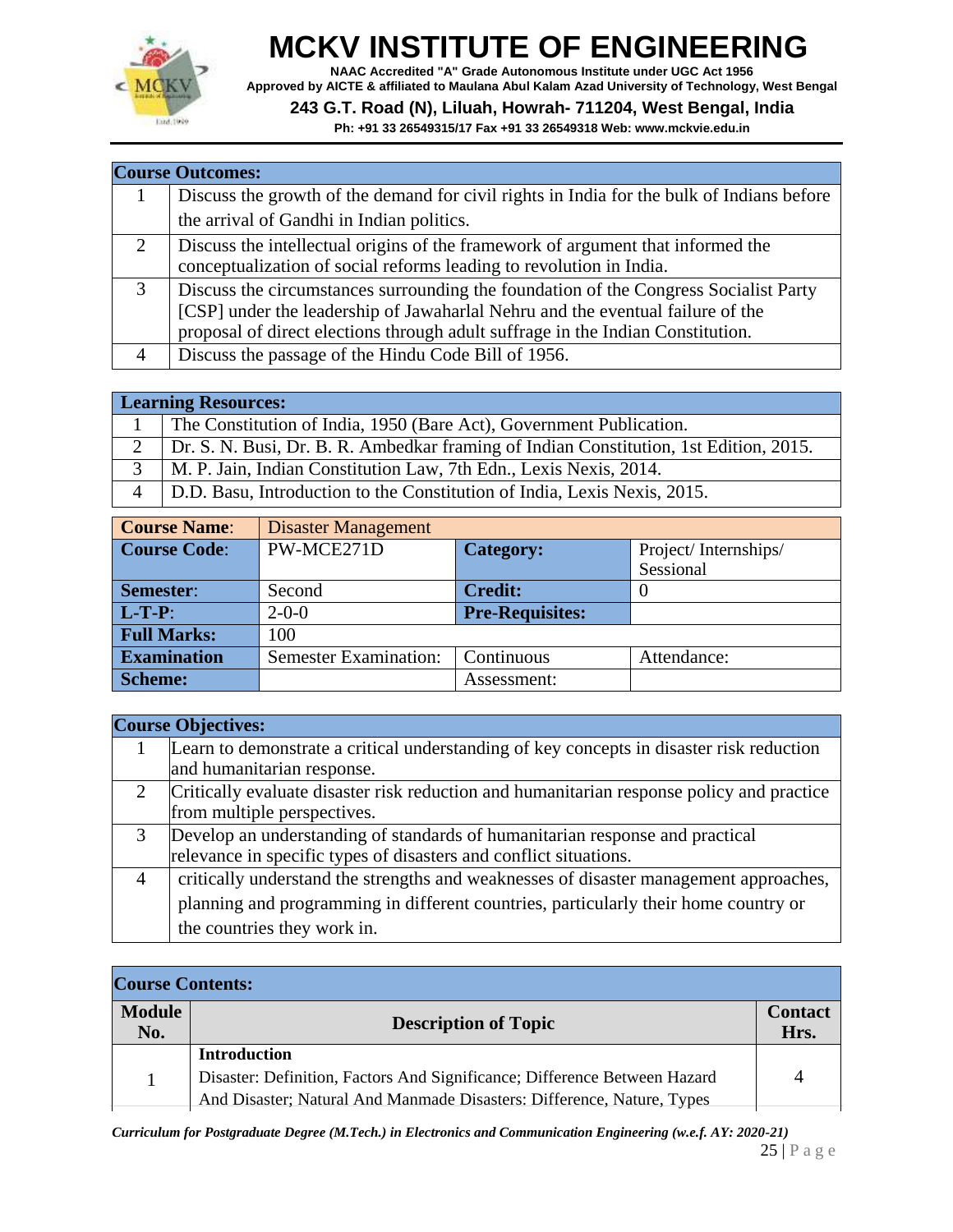

**NAAC Accredited "A" Grade Autonomous Institute under UGC Act 1956 Approved by AICTE & affiliated to Maulana Abul Kalam Azad University of Technology, West Bengal 243 G.T. Road (N), Liluah, Howrah- 711204, West Bengal, India**

|                | And Magnitude.                                                                                                                                                                                                                                                                                                                                                                                             |                |
|----------------|------------------------------------------------------------------------------------------------------------------------------------------------------------------------------------------------------------------------------------------------------------------------------------------------------------------------------------------------------------------------------------------------------------|----------------|
| $\overline{2}$ | Repercussions Of Disasters And Hazards: Economic Damage, Loss Of<br>Human And Animal Life, Destruction Of Ecosystem.<br>Natural Disasters: Earthquakes, Volcanisms, Cyclones, Tsunamis, Floods,<br>Droughts And Famines, Landslides And Avalanches, Man-made disaster:<br>Nuclear Reactor Meltdown, Industrial Accidents, Oil Slicks And Spills,<br>Outbreaks Of Disease And Epidemics, War And Conflicts. | $\overline{4}$ |
| 3              | <b>Disaster Prone Areas In India</b><br>Study Of Seismic Zones; Areas Prone To Floods And Droughts, Landslides<br>And Avalanches; Areas Prone To Cyclonic And Coastal Hazards With<br>Special Reference To Tsunami; Post-Disaster Diseases And Epidemics                                                                                                                                                   | 4              |
| $\overline{4}$ | <b>Disaster Preparedness And Management</b><br>Preparedness: Monitoring Of Phenomena Triggering A Disaster Or Hazard;<br>Evaluation Of Risk: Application Of Remote Sensing, Data From<br>Meteorological And Other Agencies, Media Reports: Governmental And                                                                                                                                                | 4              |
| 5              | Community Preparedness.<br><b>Risk Assessment</b><br>Disaster Risk: Concept And Elements, Disaster Risk Reduction, Global And                                                                                                                                                                                                                                                                              | $\overline{4}$ |
|                | National Disaster Risk Situation. Techniques Of Risk Assessment, Global<br>Co-Operation In Risk Assessment And Warning, People"s Participation In<br>Risk Assessment. Strategies for Survival.                                                                                                                                                                                                             |                |
| 6              | <b>Disaster Mitigation</b><br>Meaning, Concept And Strategies Of Disaster Mitigation, Emerging Trends<br>In Mitigation. Structural Mitigation And Non-Structural Mitigation, Programs<br>Of Disaster Mitigation In India                                                                                                                                                                                   | 4              |
| <b>Total</b>   |                                                                                                                                                                                                                                                                                                                                                                                                            | 24             |

| <b>Course Outcomes:</b>                                                                   |
|-------------------------------------------------------------------------------------------|
| Learn to demonstrate a critical understanding of key concepts in disaster risk reduction  |
| and humanitarian response.                                                                |
| Critically evaluate disaster risk reduction and humanitarian response policy and practice |
| from multiple perspectives.                                                               |
| Develop an understanding of standards of humanitarian response and practical              |
| relevance in specific types of disasters and conflict situations.                         |